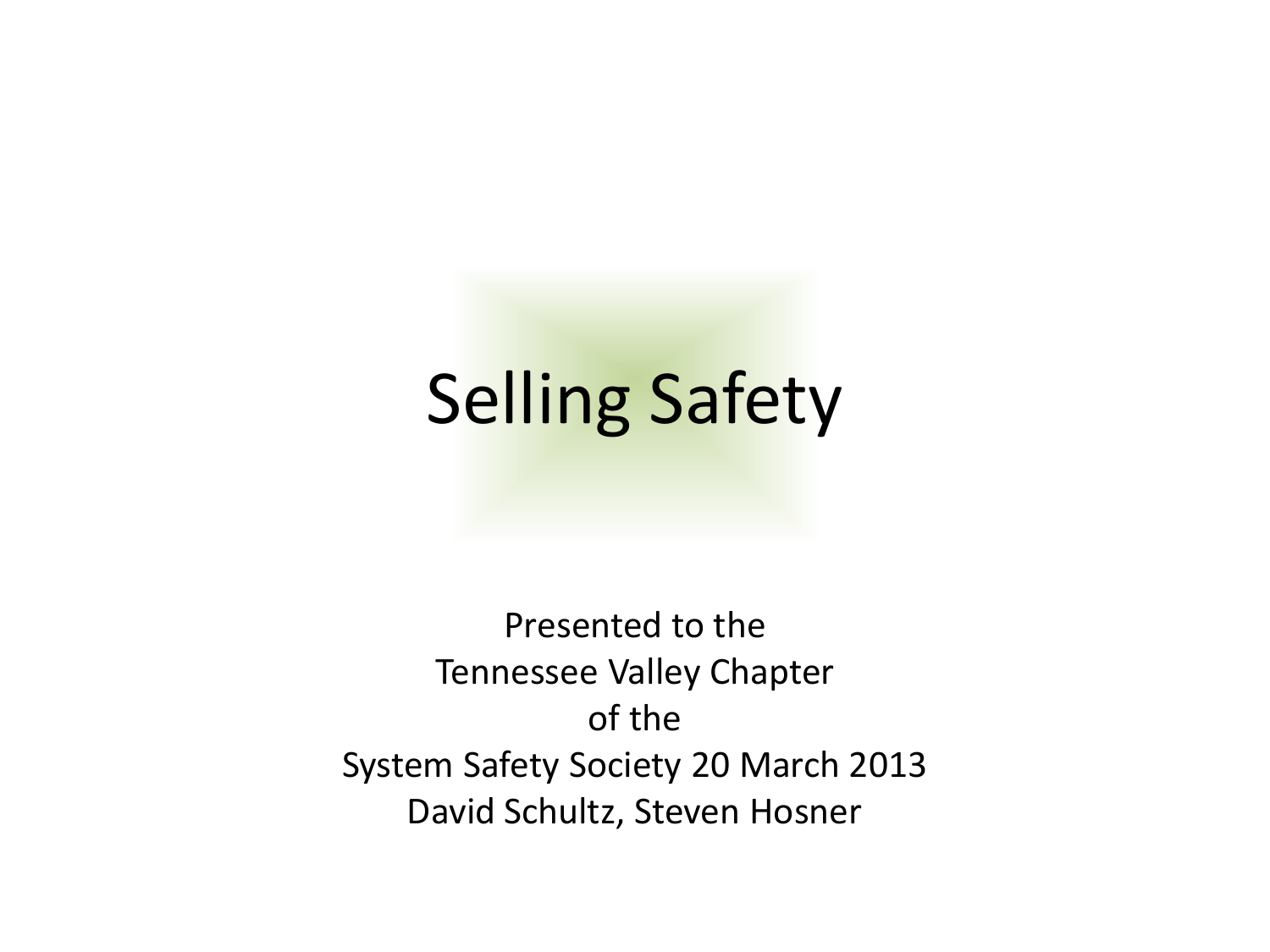## **Outline**

- Premise: Safety is typically presented as negative.
	- How the safety profession has been damaged by misperception.
- Thesis: Safety, correctly presented, is positive.
	- Positive examples of the safety profession.
- Synthesis: Safety Engineering enhances quality of life for all.
	- How to "sell" safety to: Lawyers, Scholars, Sporty People, Program Managers, and (Non-Safety) Engineers.
	- Additional ideas on improving the profession's image.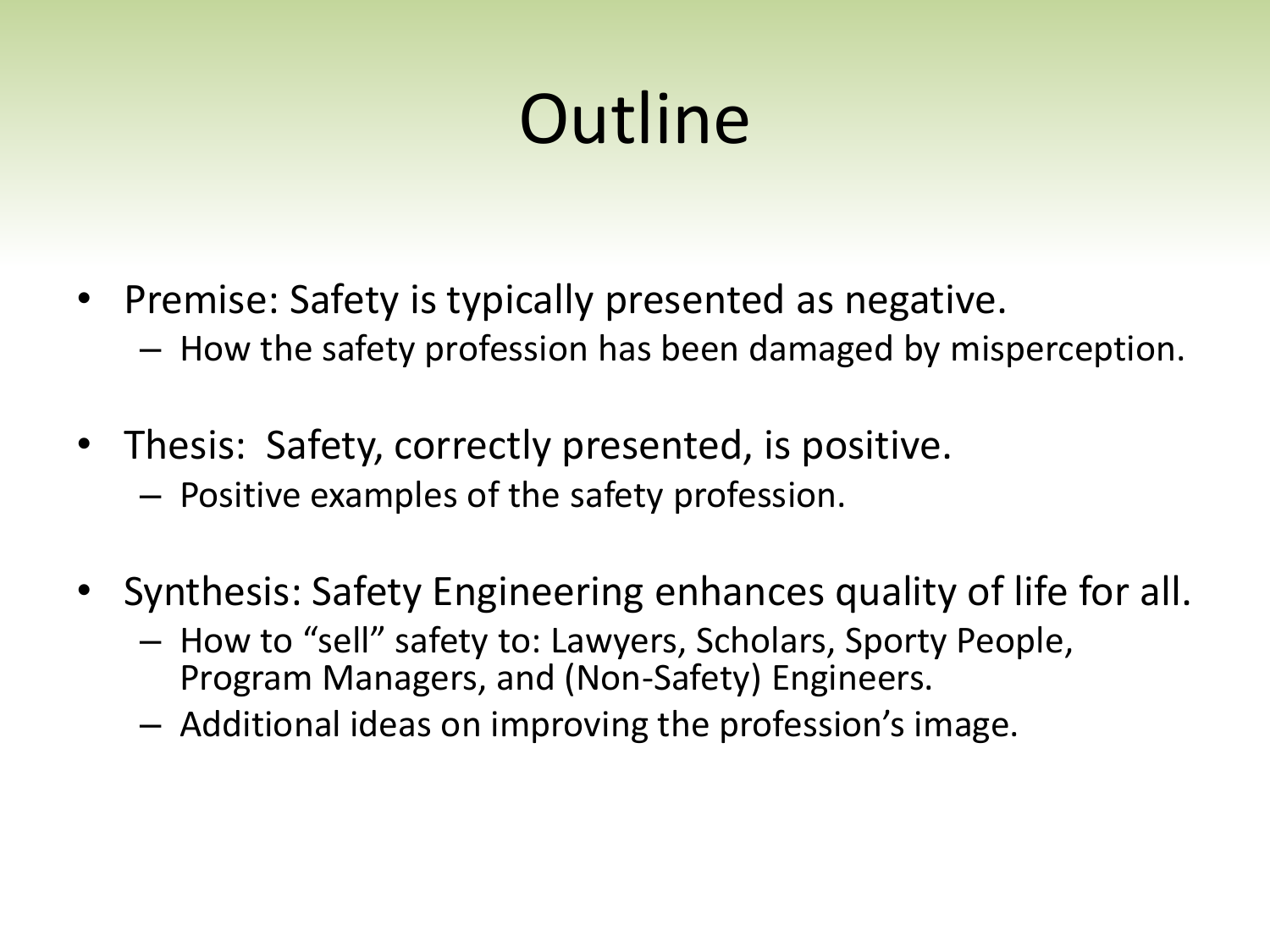#### Premise:

# Safety as typically presented has negative connotations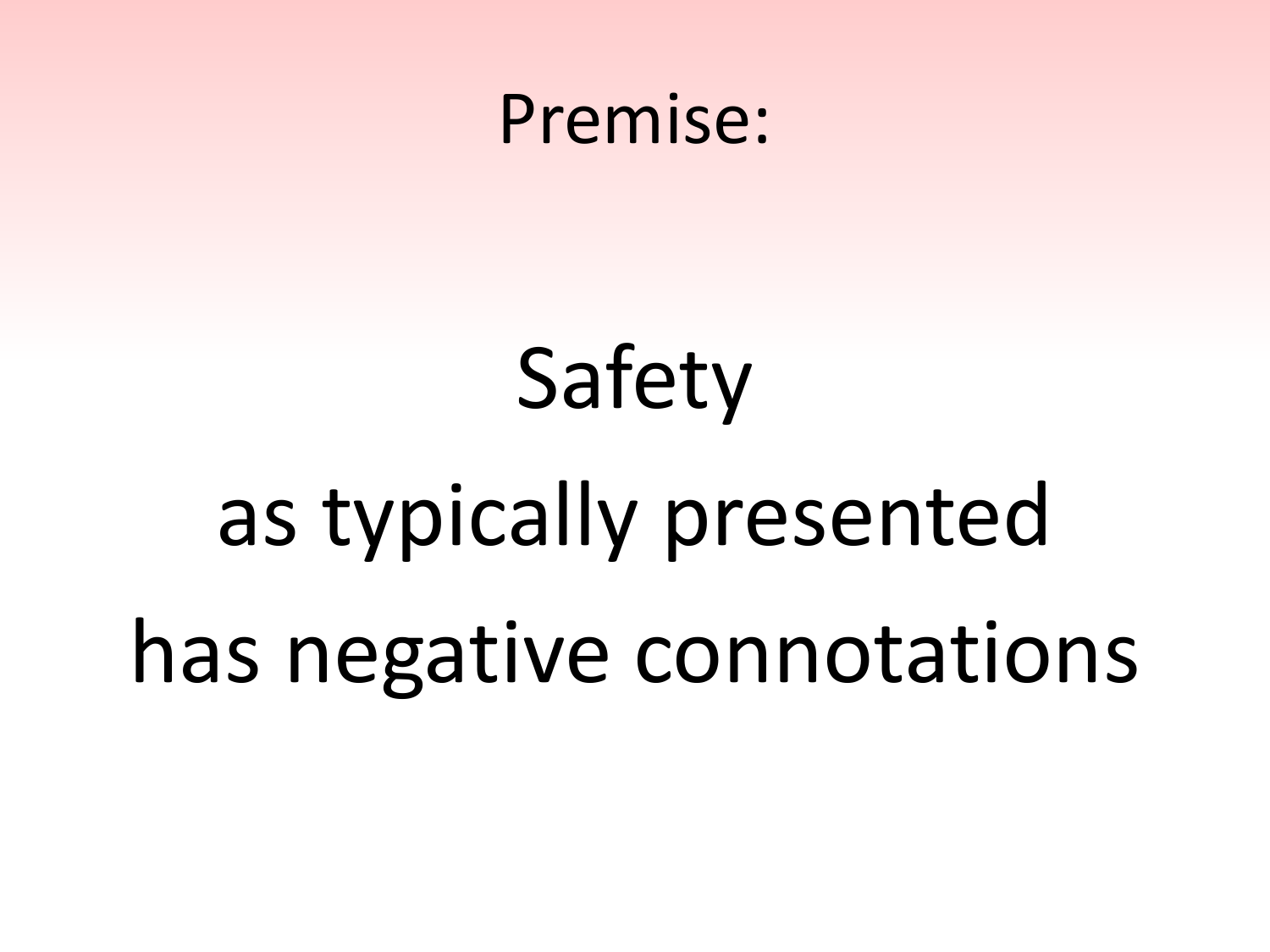## "Safety" seems Negative:

- Safety Engineering is typically presented in a negative context, as in:
	- Safety Engineers are the people who use statistics, logic and analysis (paperwork) to reduce the probability that the system under study will cause death, dismemberment and/or destruction of property.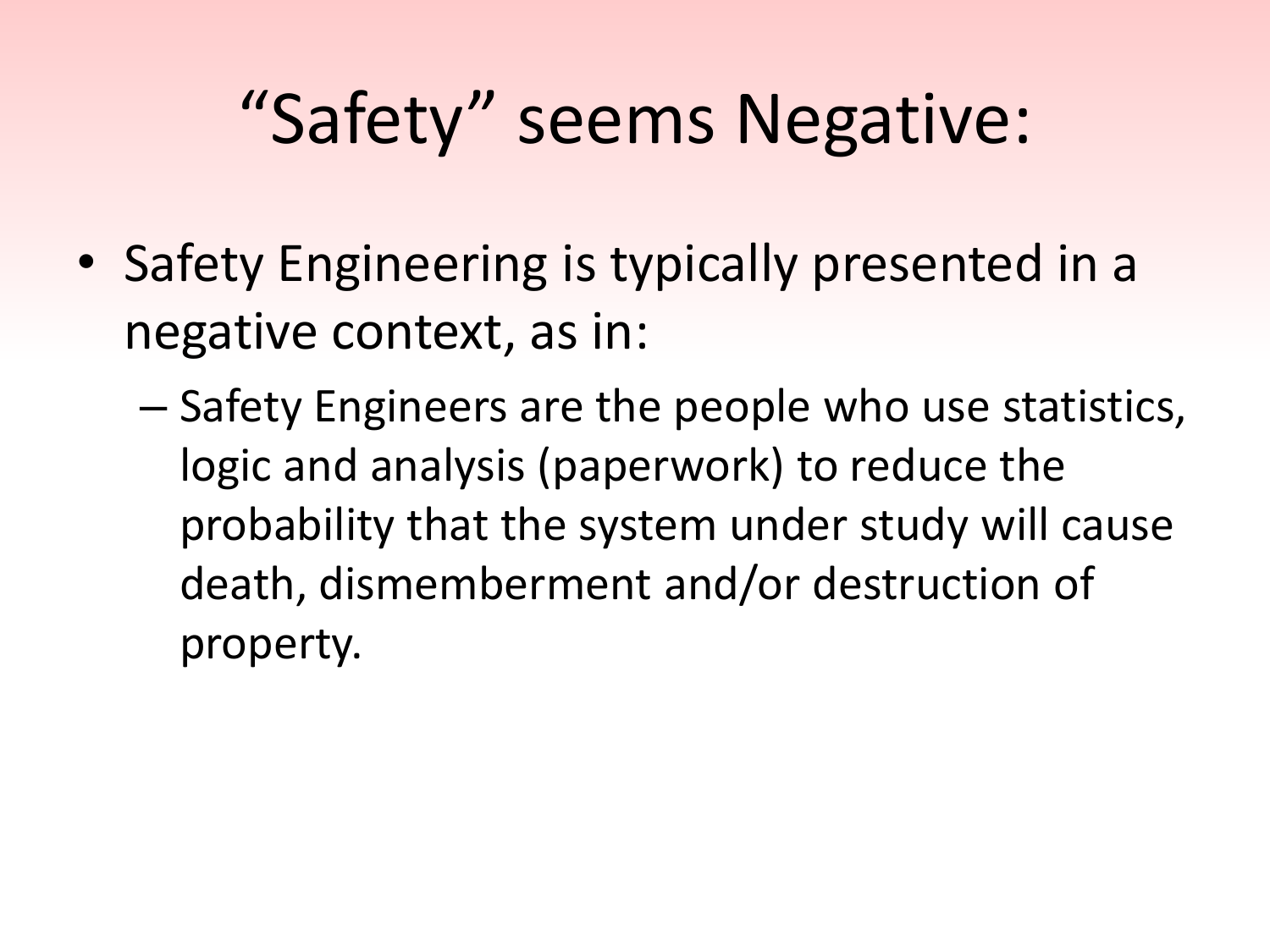## Lies, Damned Lies, and Statistics\*

• "Safety" has an unfortunate entanglement with statistics as a method of expression:

– 2.39x10-7 failures/hour??

- 175 Lbs, 525 horsepower, 17,000 mph orbital velocity, these numbers people can understand and relate to.
	- Things are either OK or broken.
	- Tiny fractions of a failure per hour are not.

(\*Mark Twain)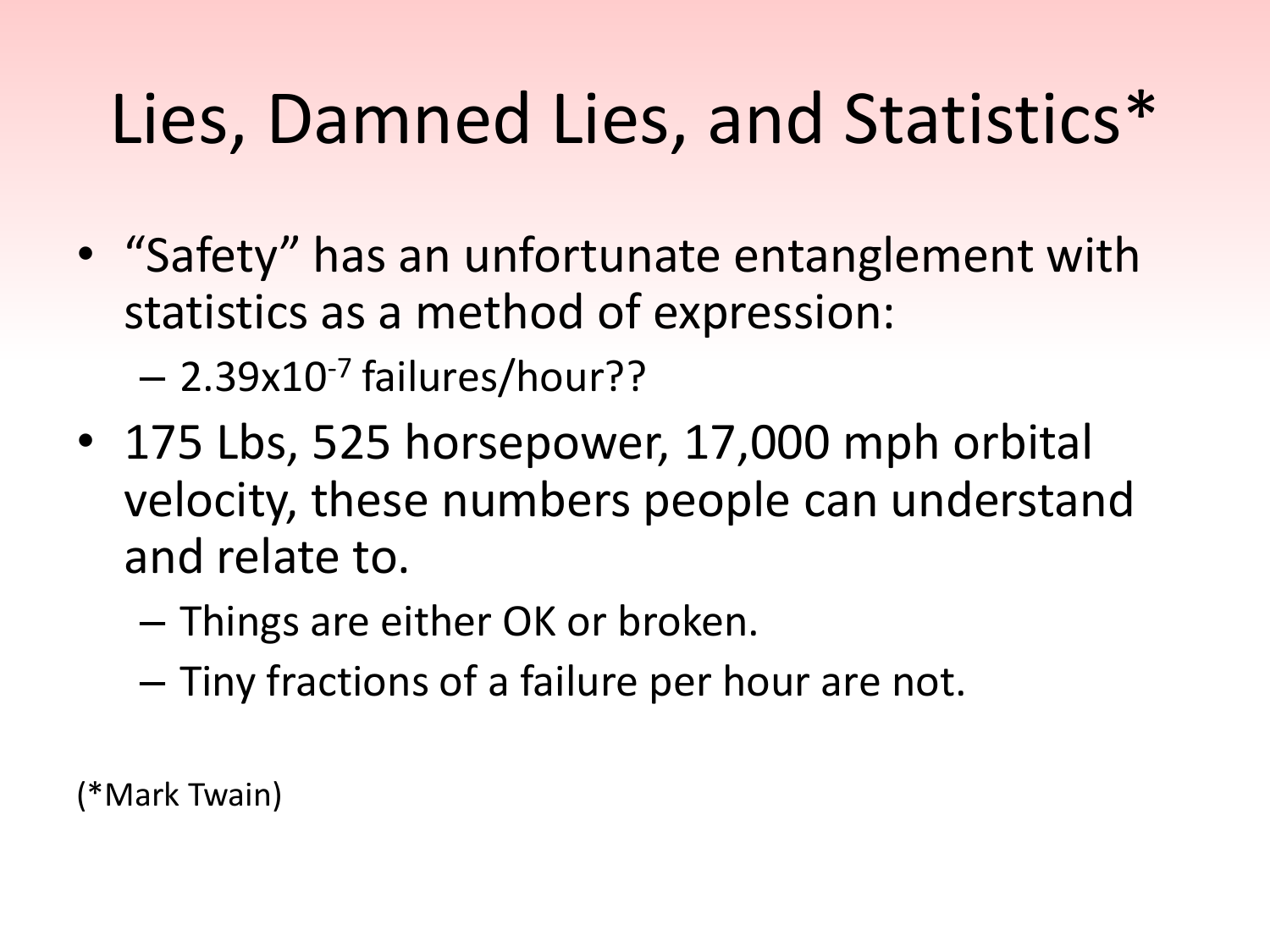## "Safety" seems Negative:

- "Safety Scissors" in kindergarten
	- Surpassed only by "left handed safety scissors" in frustrating children's ability to create paper crafts
- "Safety Seats" for kids in cars, restaurants, and shopping carts.
	- Frustrating for children, parents, and everyone else in the place. (and they still manage to wiggle out and land on their heads).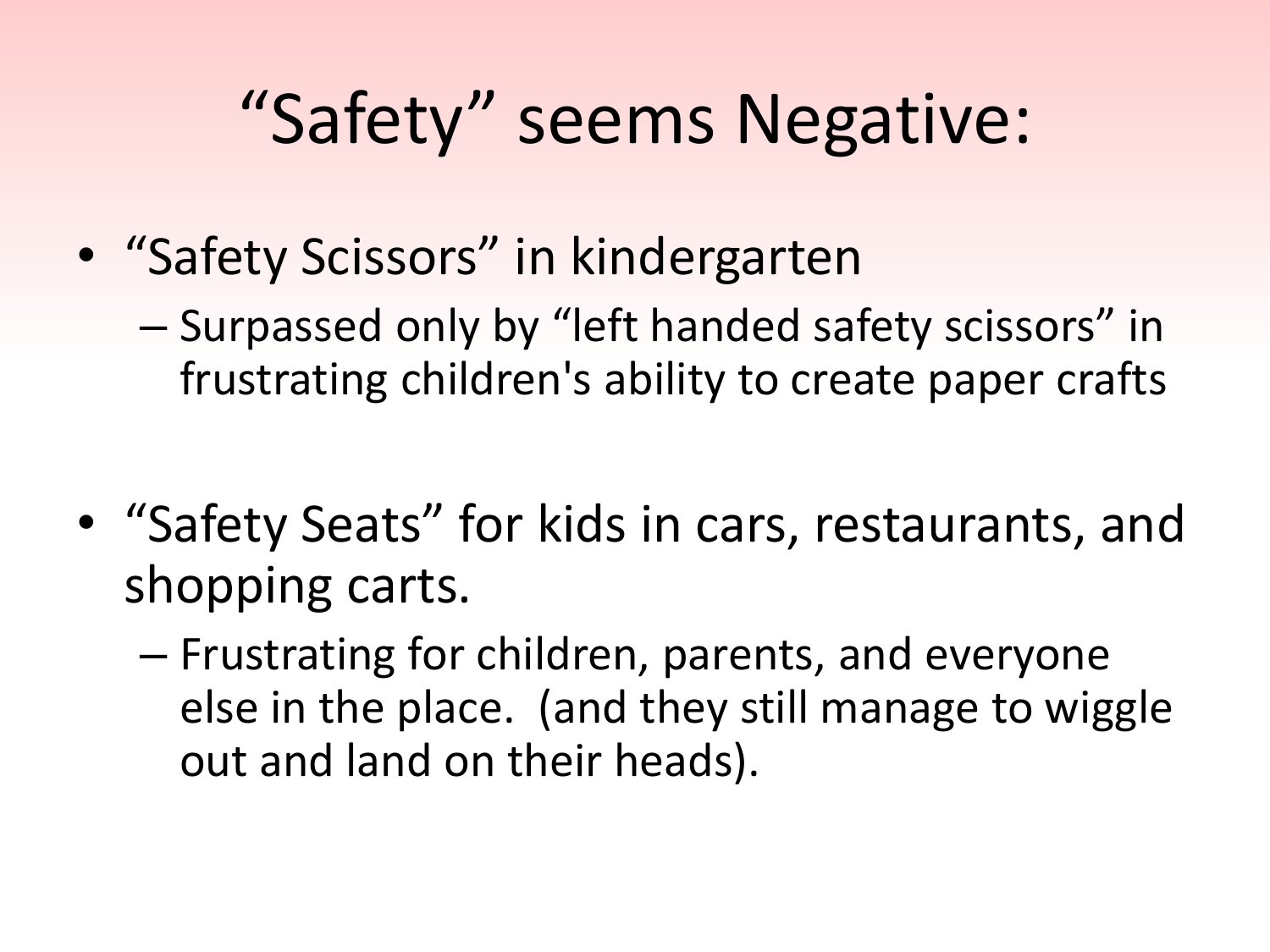#### Negative Safety Associations:

• OSHA - Occupational Safety & Health Administration

• TSA - Transportation Security Administration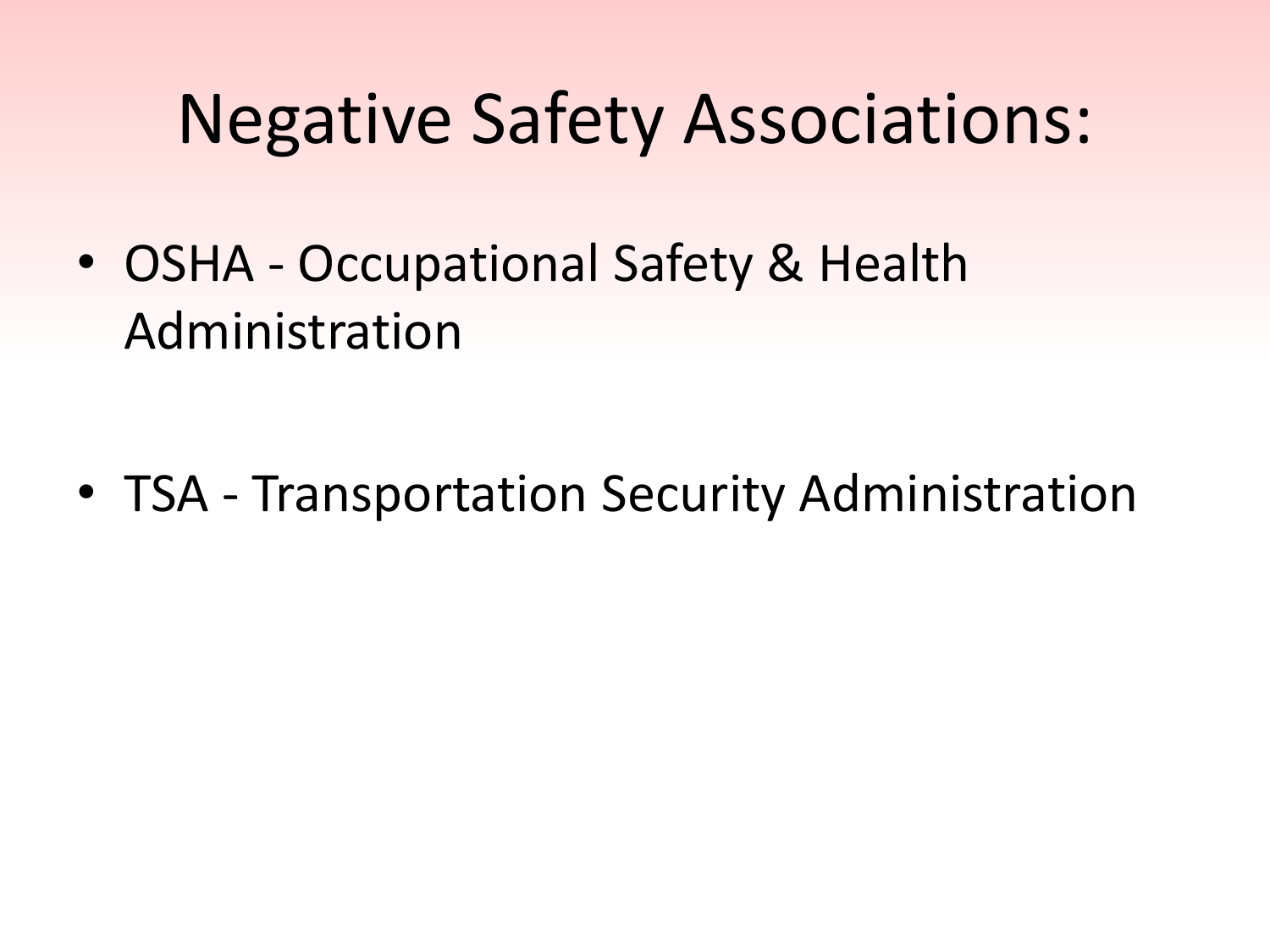## Forbidding Jargon

**The language of safety is filled with mystic, negative images, and obscure jargon:**

- **Probability of Failure (Pf)**
- **Low probability of Failure**
- **Hazard Effects**
- **Catastrophic**
- **Fatalities**
- **Injury**
- **As Low As Reasonably Practical (ALARP)**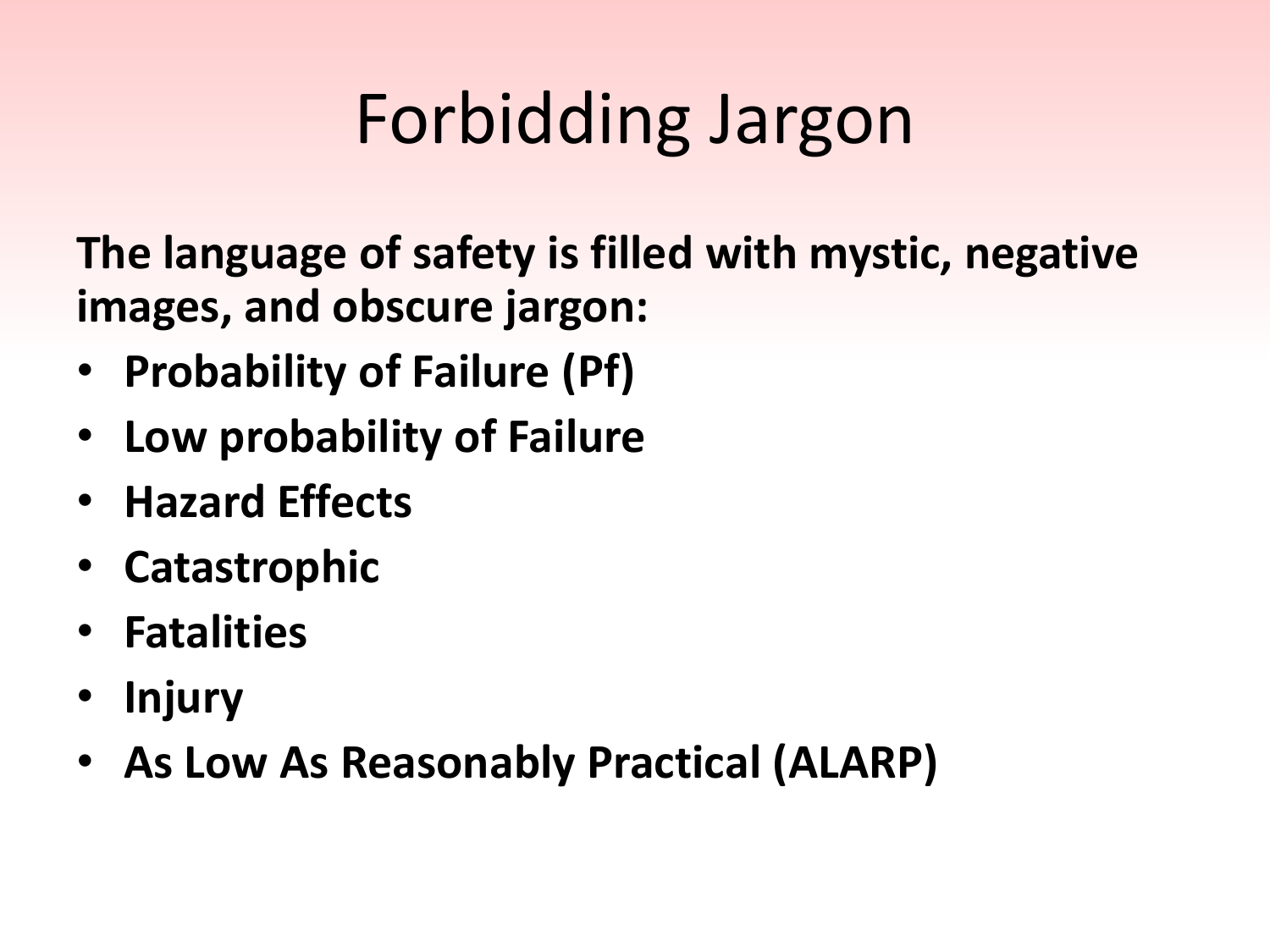#### Inverted Concepts

Safety is measured by failure:

- Probability of Failure (Pf)
- 2.39 X 10<sup>-7</sup> failures/hour
- A successful safety program is one that finds multiple design flaws that can kill people??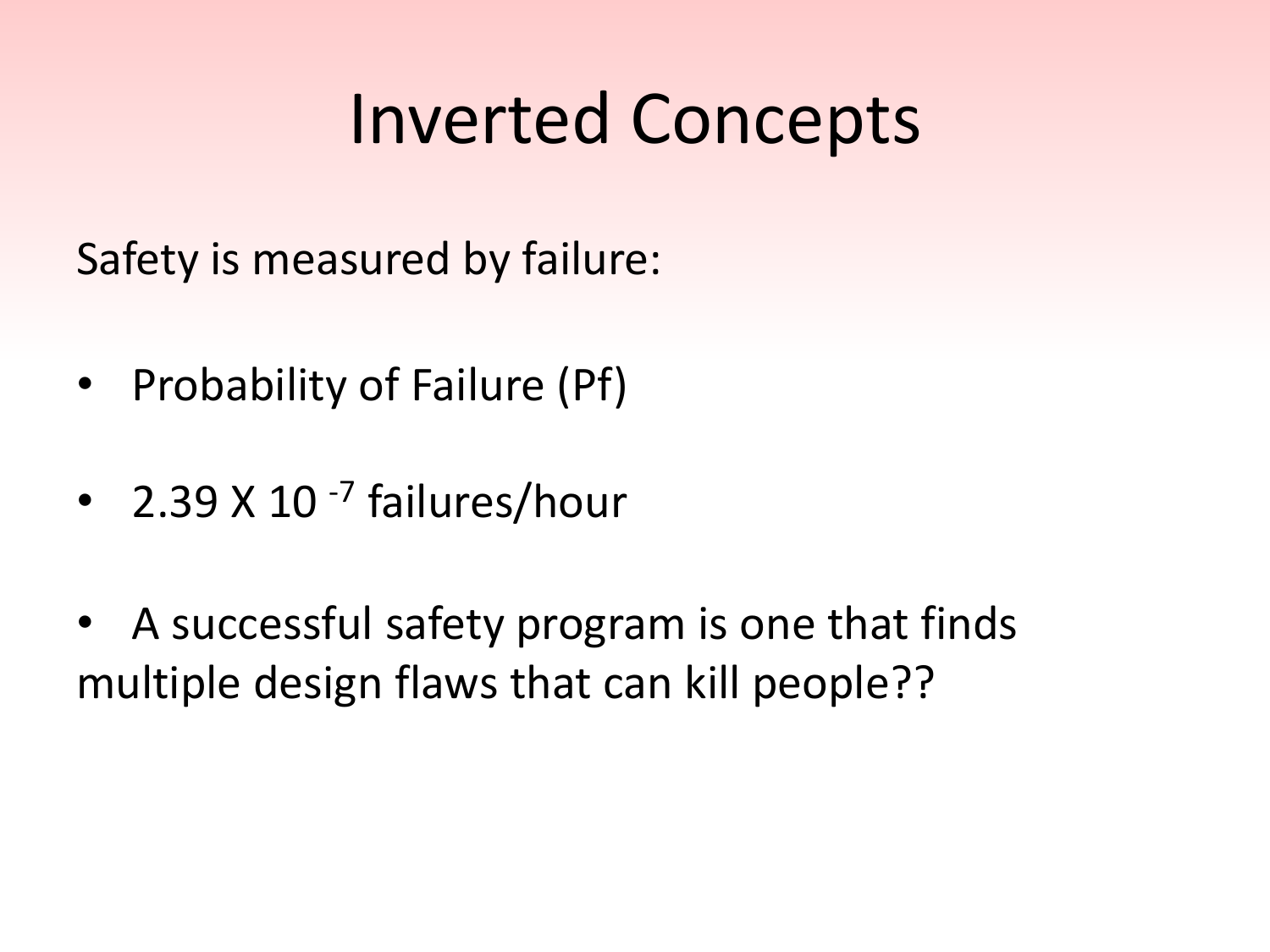## Confused Language:

- Functional Hazard Analysis (FHA):
	- Analysis of
	- The hazards of
	- Functional(s), (whatever it is?, (they are?))
- So the hazard of the functional is analyzed for?
- Or the Functional Hazard is analyzed, to get what?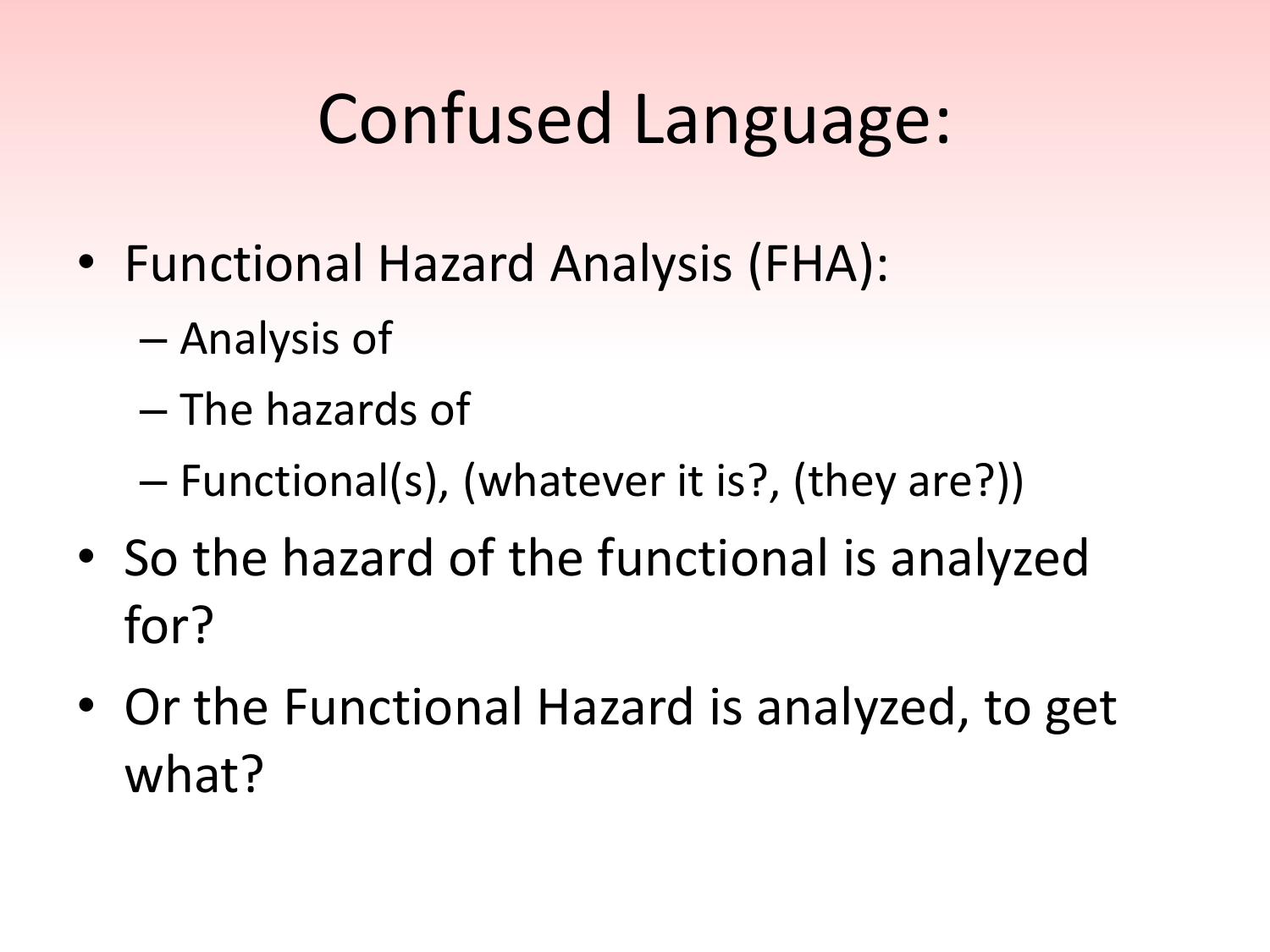## Confused Language:

- Functional Hazard Assessment (FHA):
	- Assessment of
	- The hazards of
	- Functional(s), (whatever it is?, (they are?))
- So the hazard of the functional is assessed for?
- Or the Functional Hazard is assessed, to get what?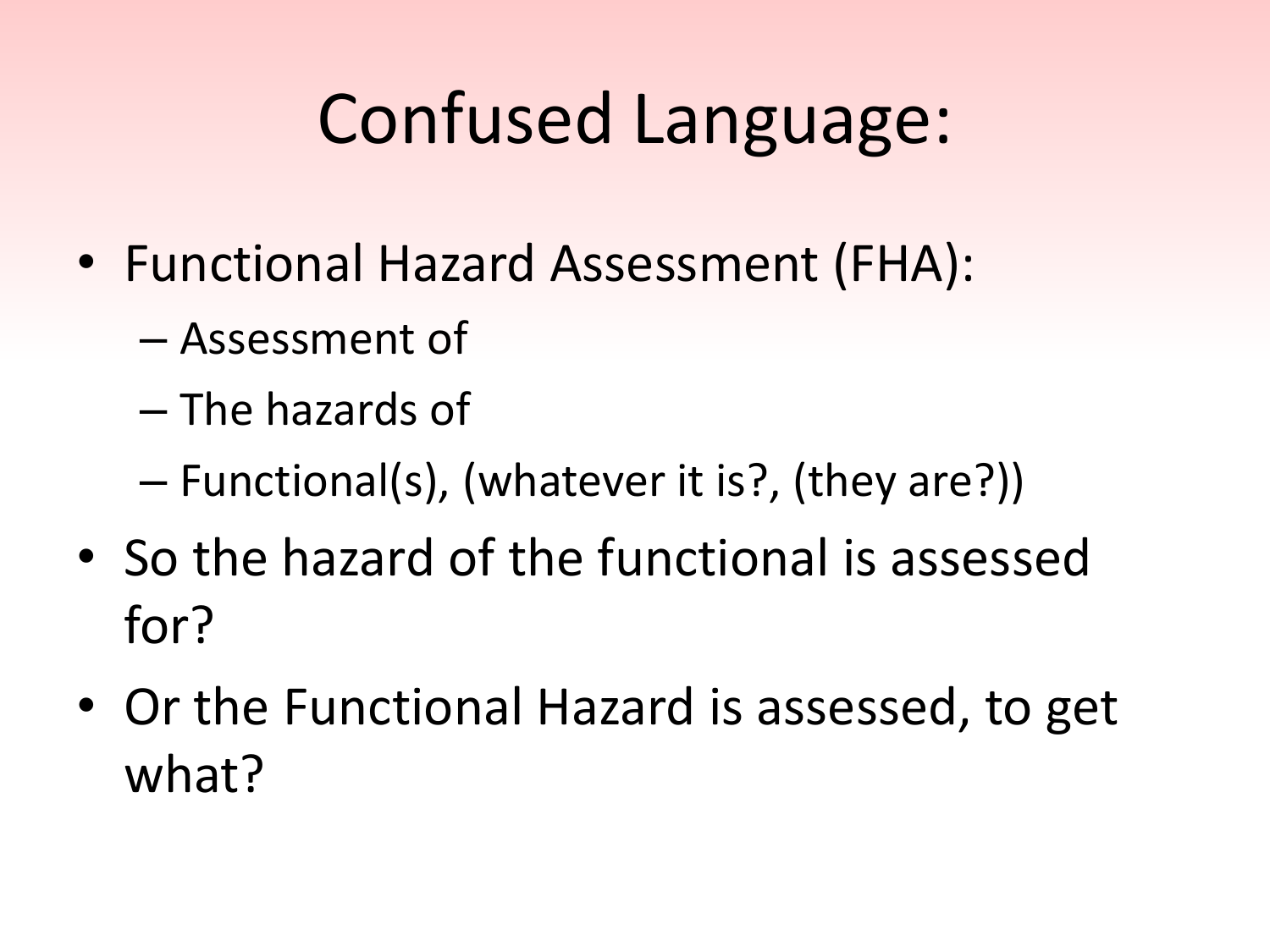## Inverted Logic

• Fault Tree Analysis (FTA): Successful achievement of the top item on the chart results in the hazardous effect (catastrophe, disaster, etc.)

(Hooray??)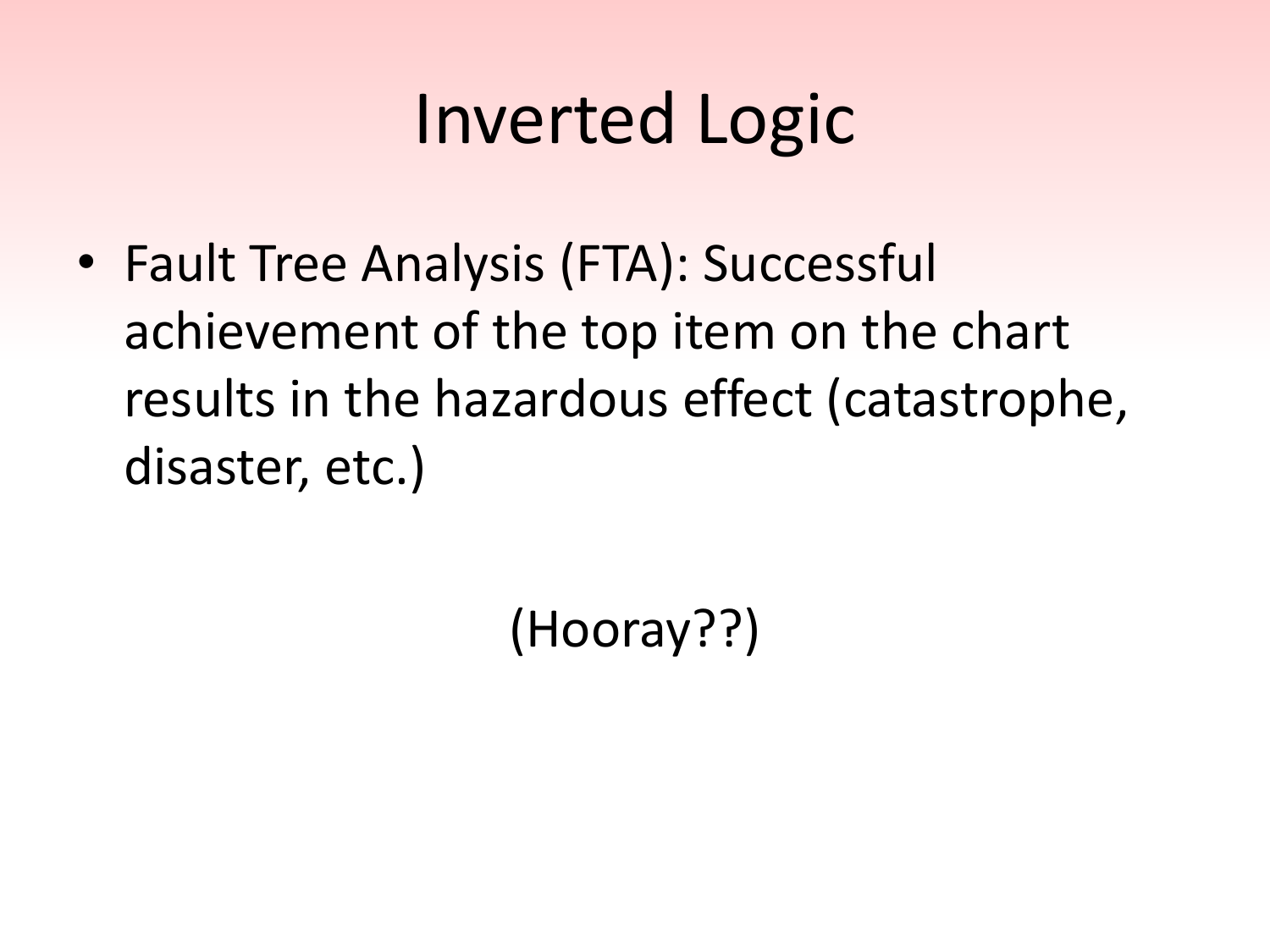#### Relative Safety

• Safety can never be perfect.

– Safe Enough is a reasonable goal.

- Safer than Safe Enough is unreasonable.
- Safer than that is even better?!?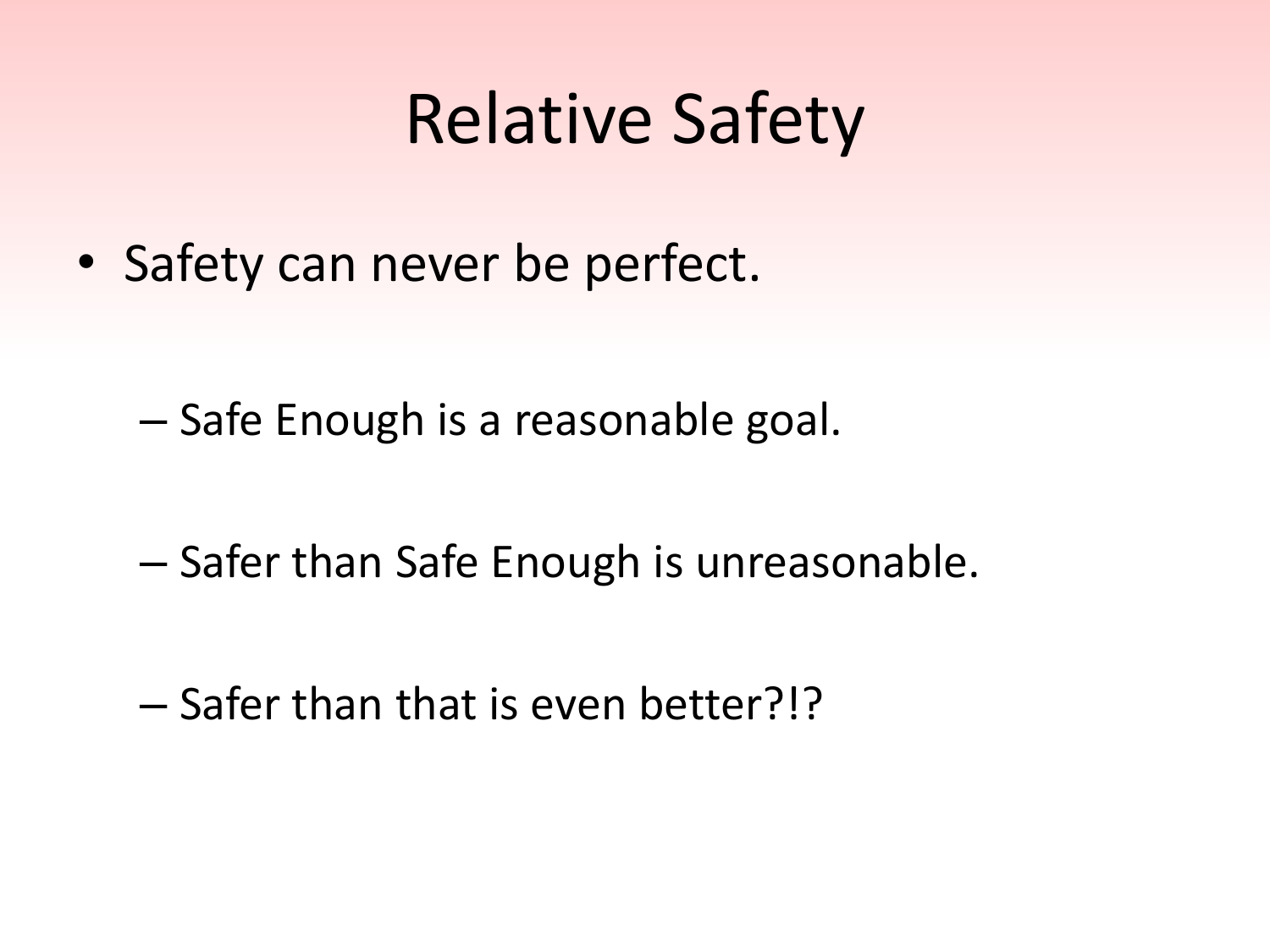## Safety Frustration

- Safety can never be perfect:
	- Statistical approximation is required.
- Actual Achieved Safety cannot be measured before products are released:
	- Safety engineers cannot be certain how valuable their contribution is until the product fails, or fails to fail, or …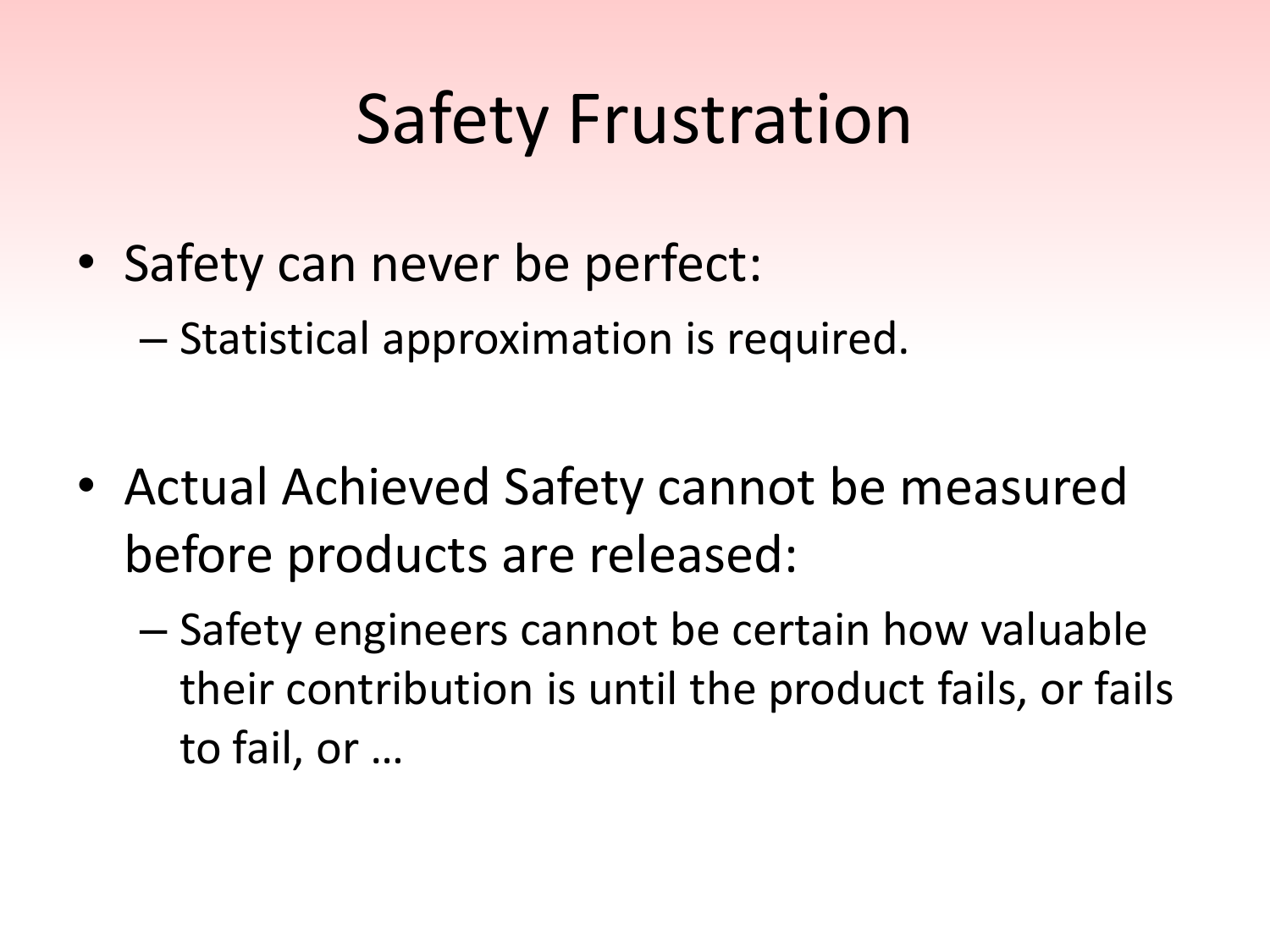## Safety Engineering is boring

- Safety is presented as a paper shuffling and number crunching task, with no immediate impact on the design.
- Safety is always the last presentation on the last day of the design review!
- Little wonder that few engineers start their careers lusting for a chance to become: . "The Safety Person".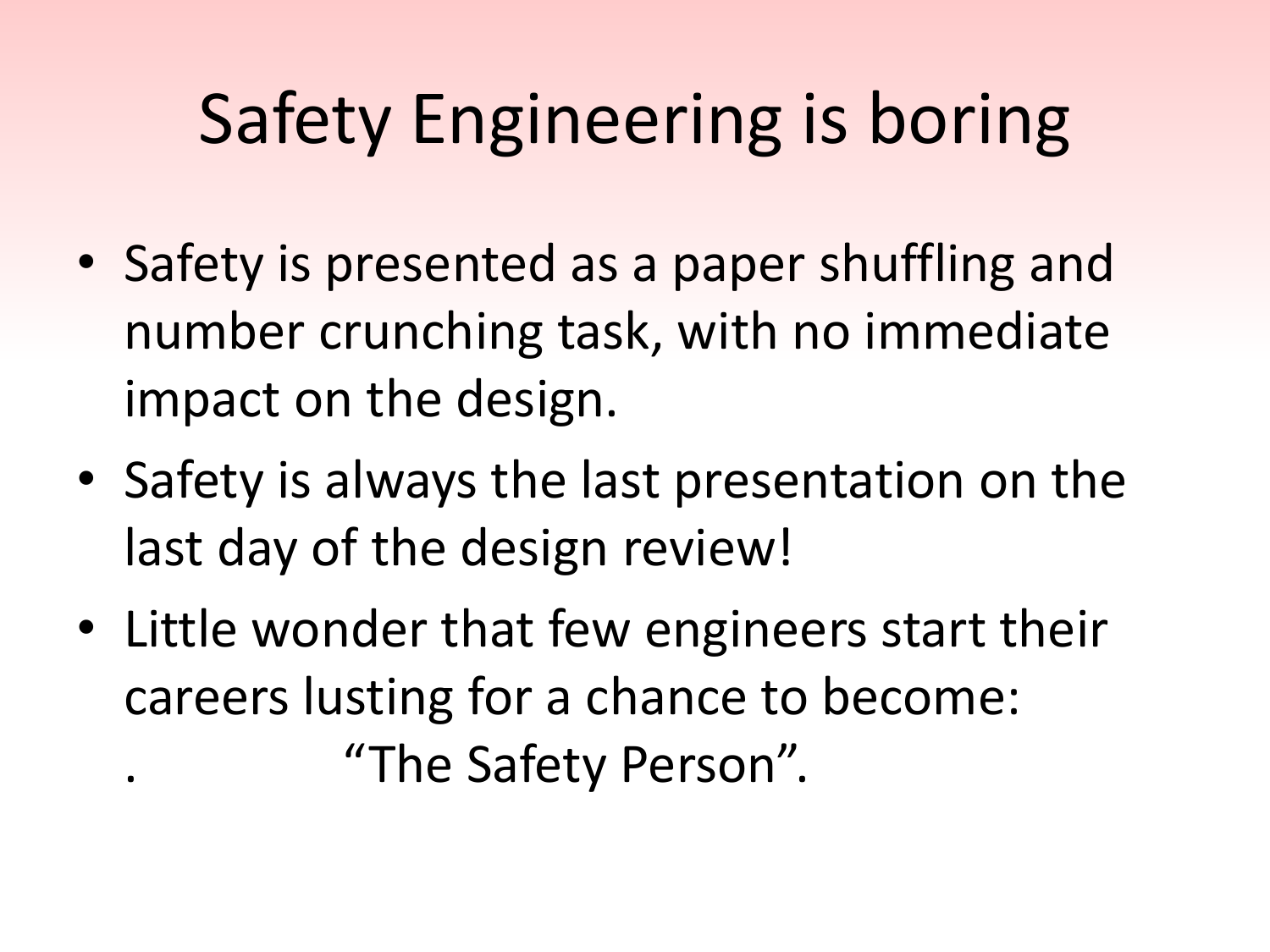## Misuse of Safety Engineering

- The practice of calling on the "Safety Person" to sprinkle "holy water" on the design after the design is "cast in concrete" leads to:
	- Late discovery of complex interactions, hidden flaws, etc. requiring higher administrative involvement, and decision to fix or ship as is.
	- Or worse: incomplete, inaccurate safety analysis and assessments, leading to distribution of products with unknown defects.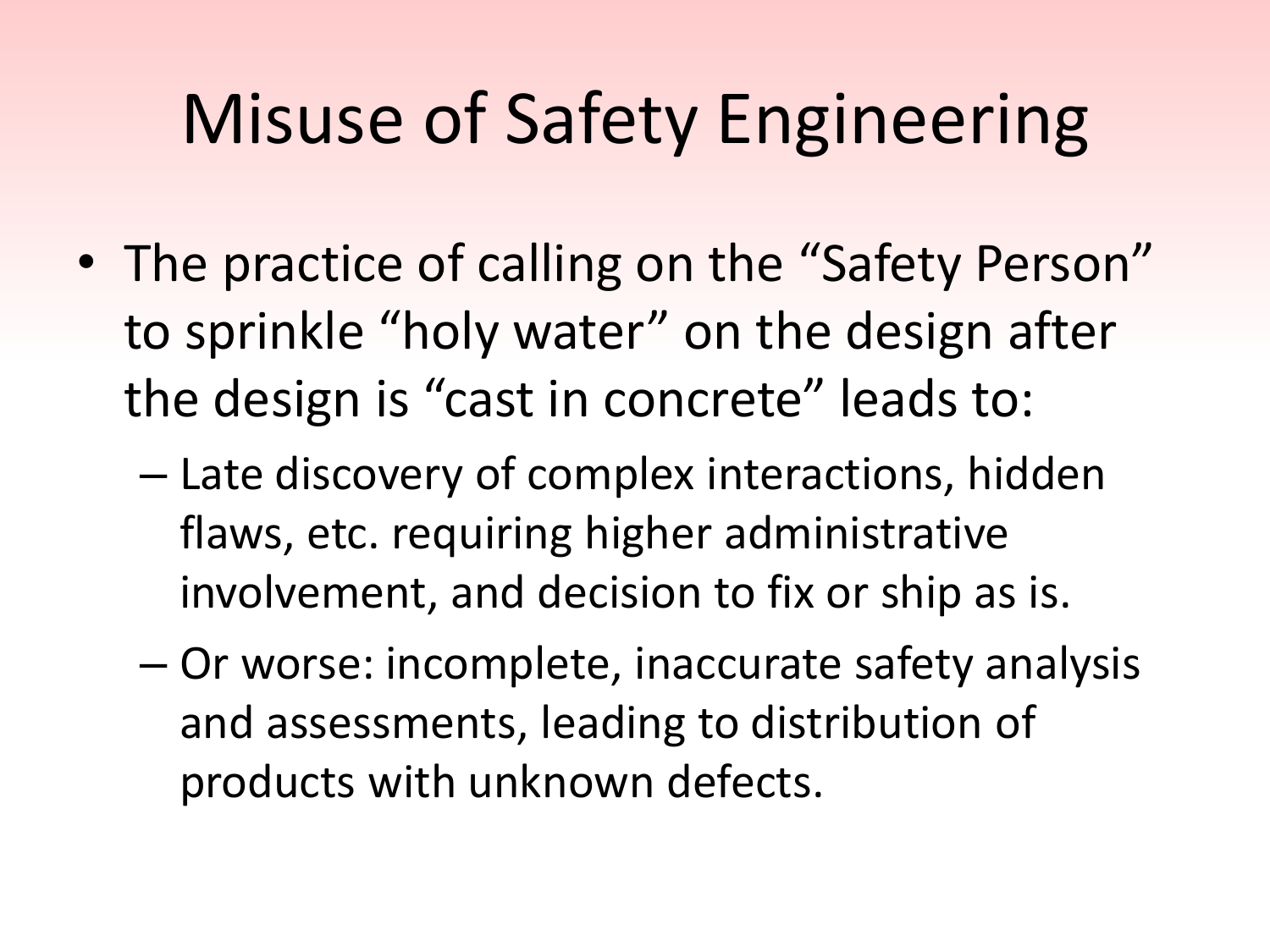#### NTSB is cool, Safety Engineering not

- NTSB deals with the effects of hazards. Death, destruction, losses.
- Safety engineers fix potential hazards before they happen, with engineering paperwork.
- People are excited by tragedy, not paperwork, no matter how significant the benefit to society.
- So, how can ISSS become cool?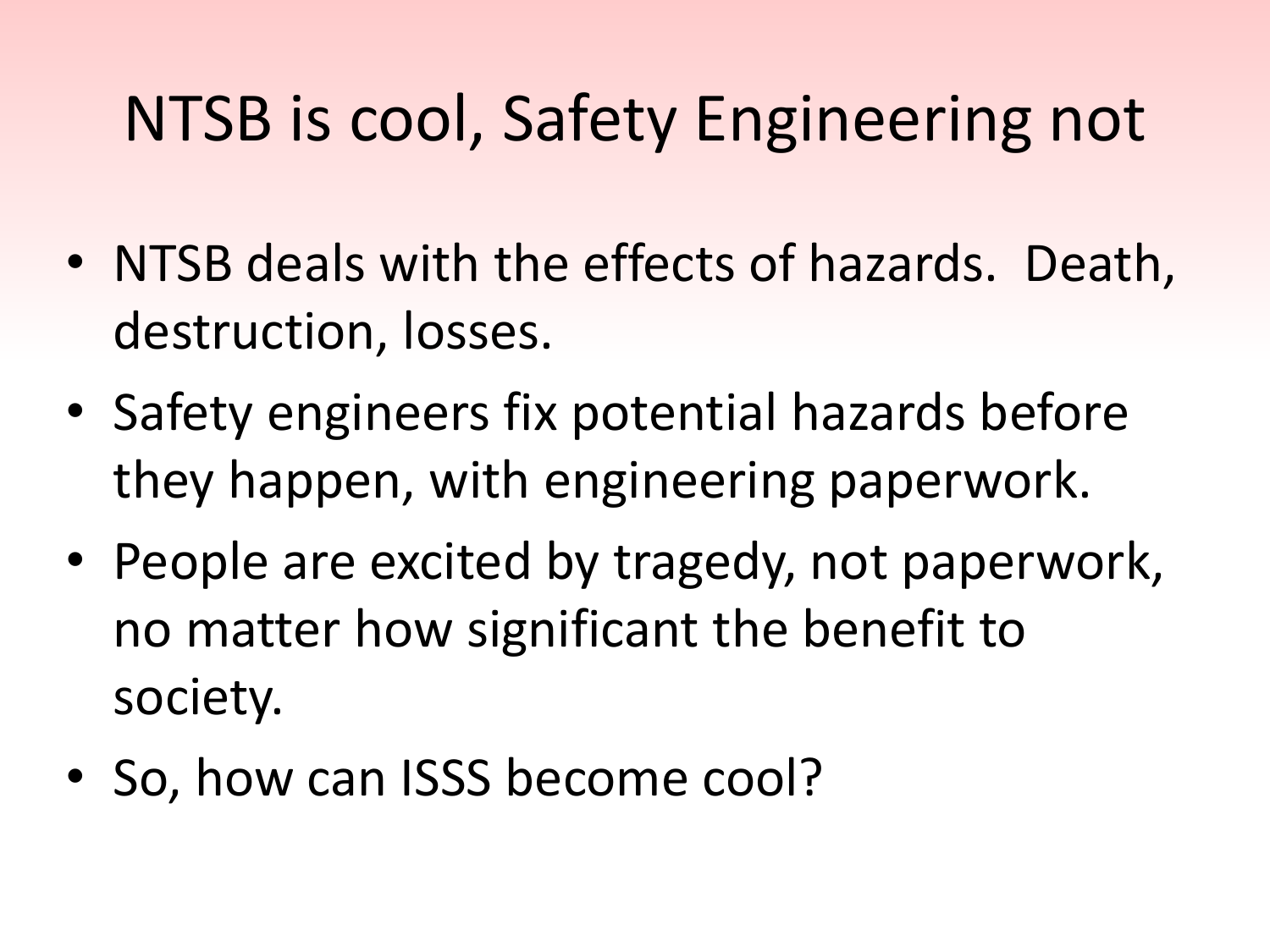#### Thesis:

# Safety, correctly presented, is positive.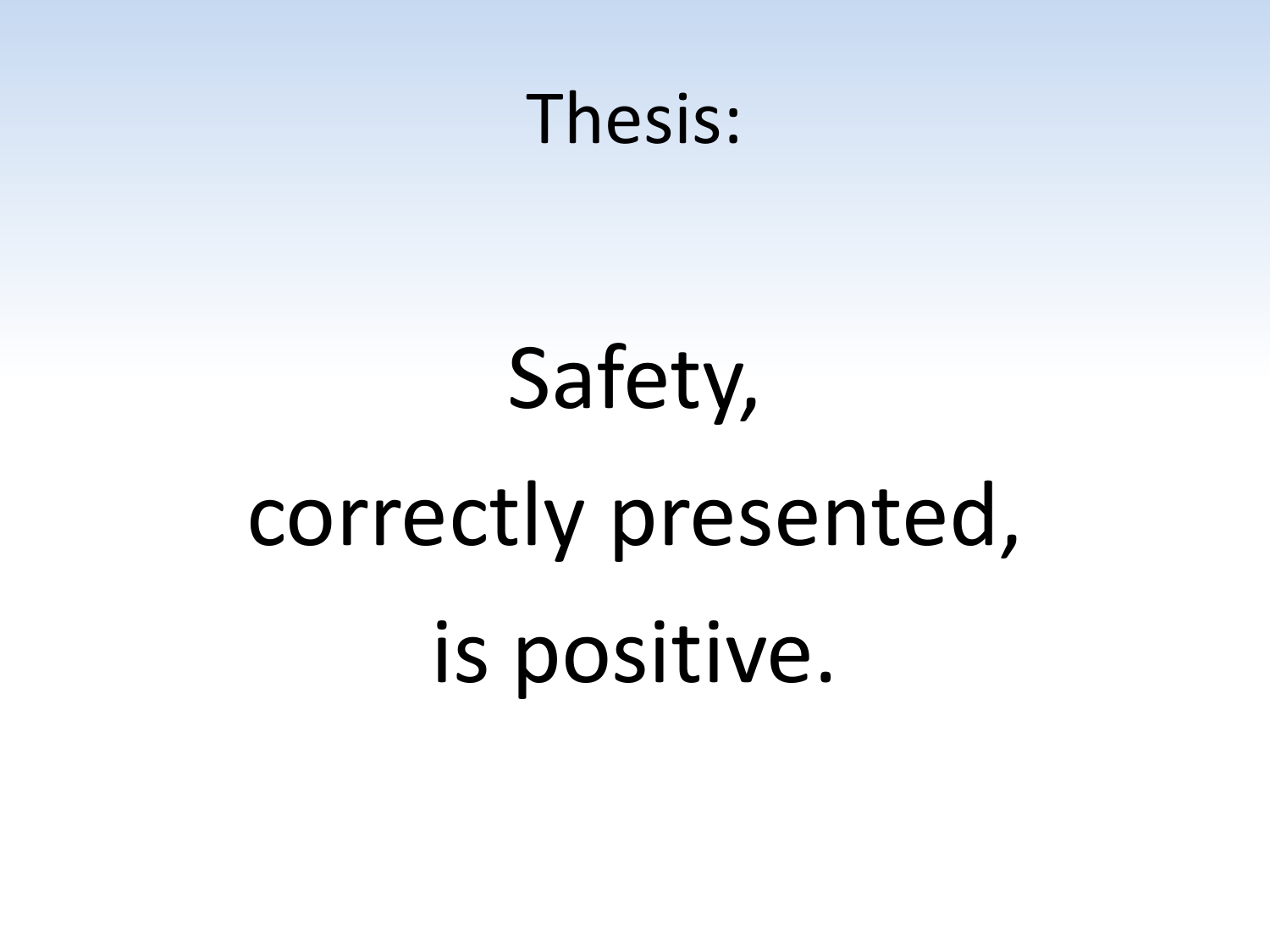#### Thesis: Safety is positive

• The "gold standard" for safety is: "As safe as a babe in its mothers arms."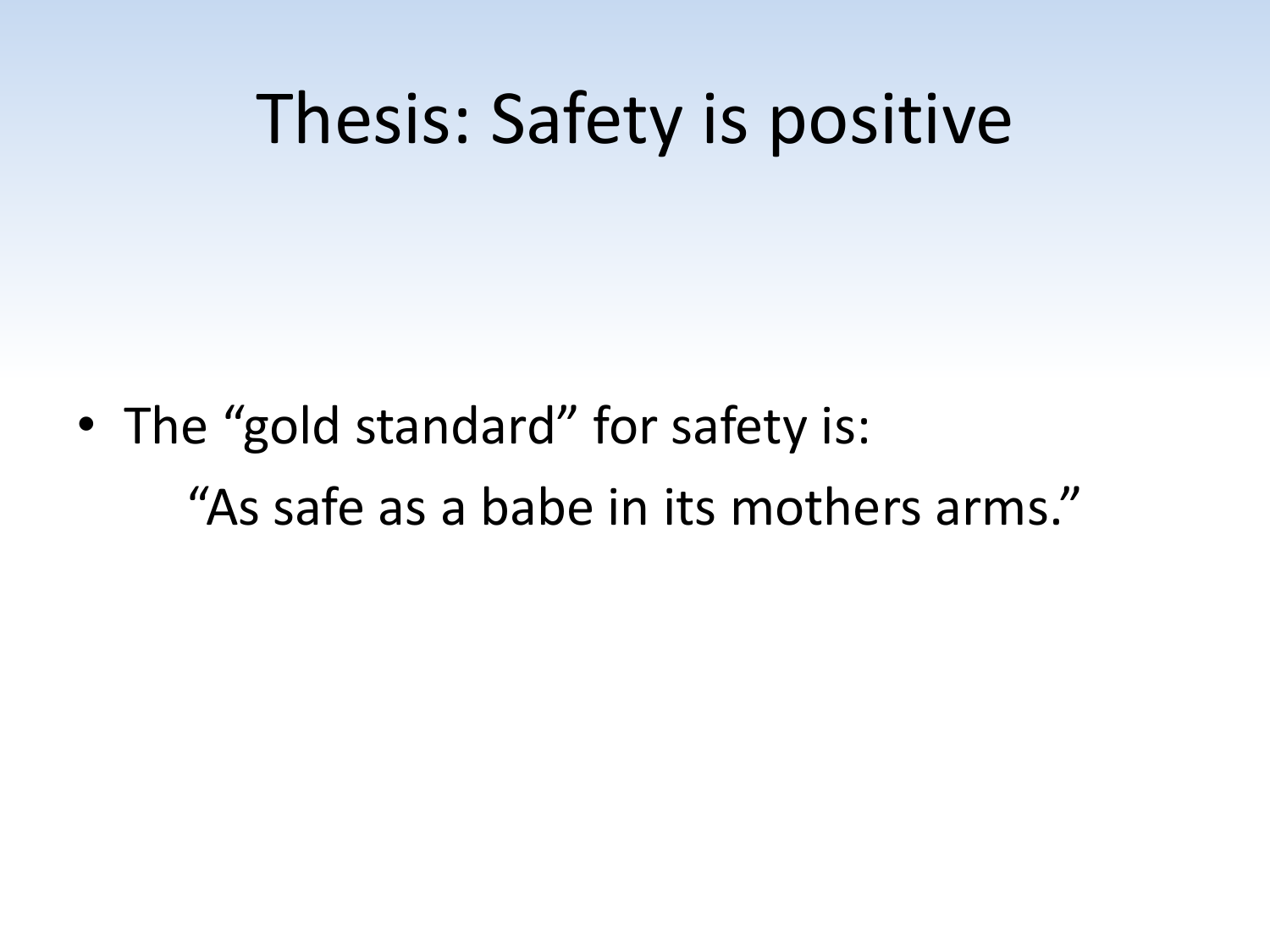#### Positive Safety

• Context matters: "A babe in its mothers arms"

– Not *very safe* in a moving car.

– But great in a rocking chair.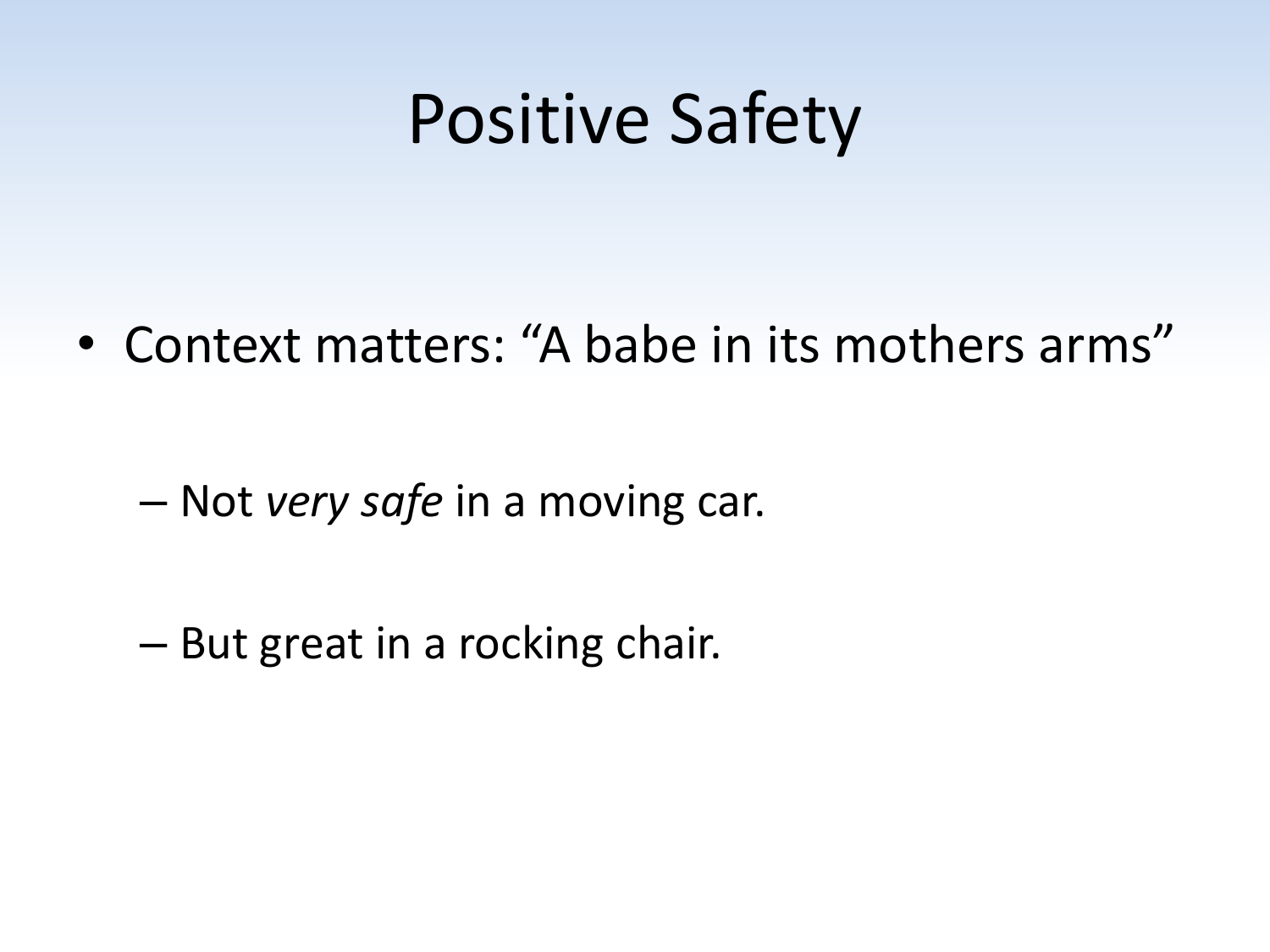#### Positive Safety

• Safety Engineers identify the non-obvious, chained cases, improving outcomes.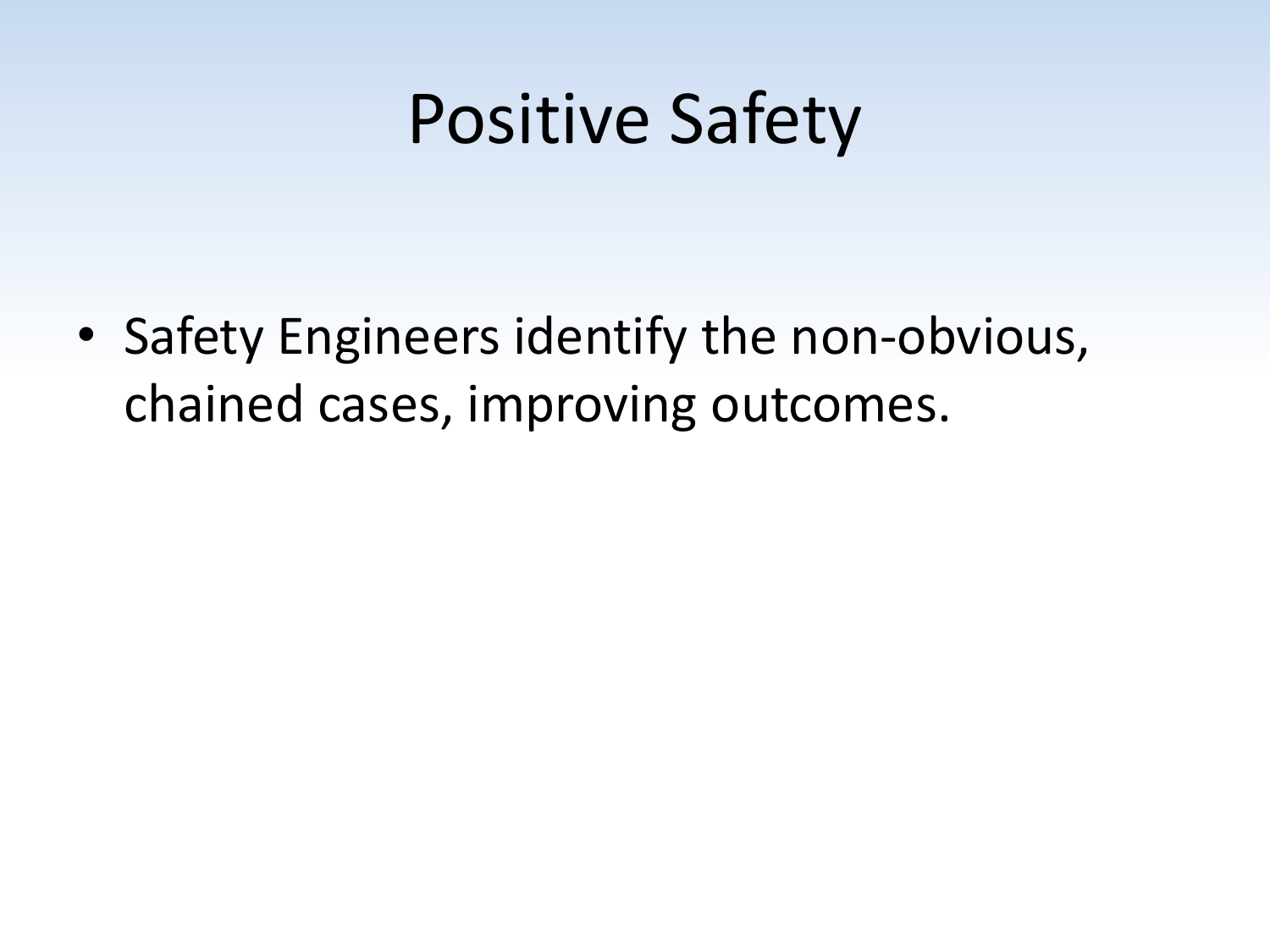

## Safety Engineering is a

## Life Enrichment Activity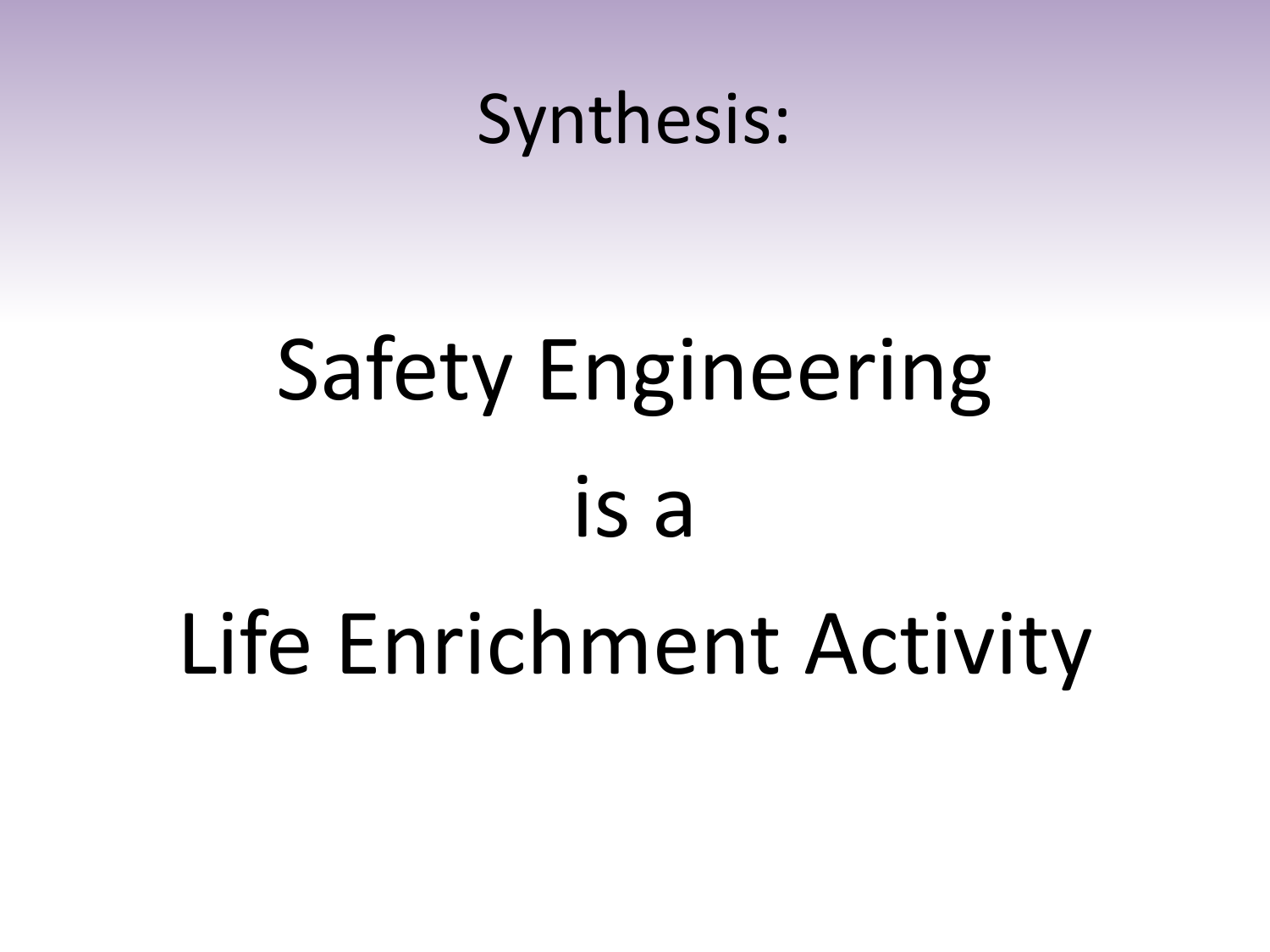#### *Which is more persuasive?*

## Safety Engineering *promotes* "health and survival".

#### or

## Safety Engineering *prevents* "death and destruction".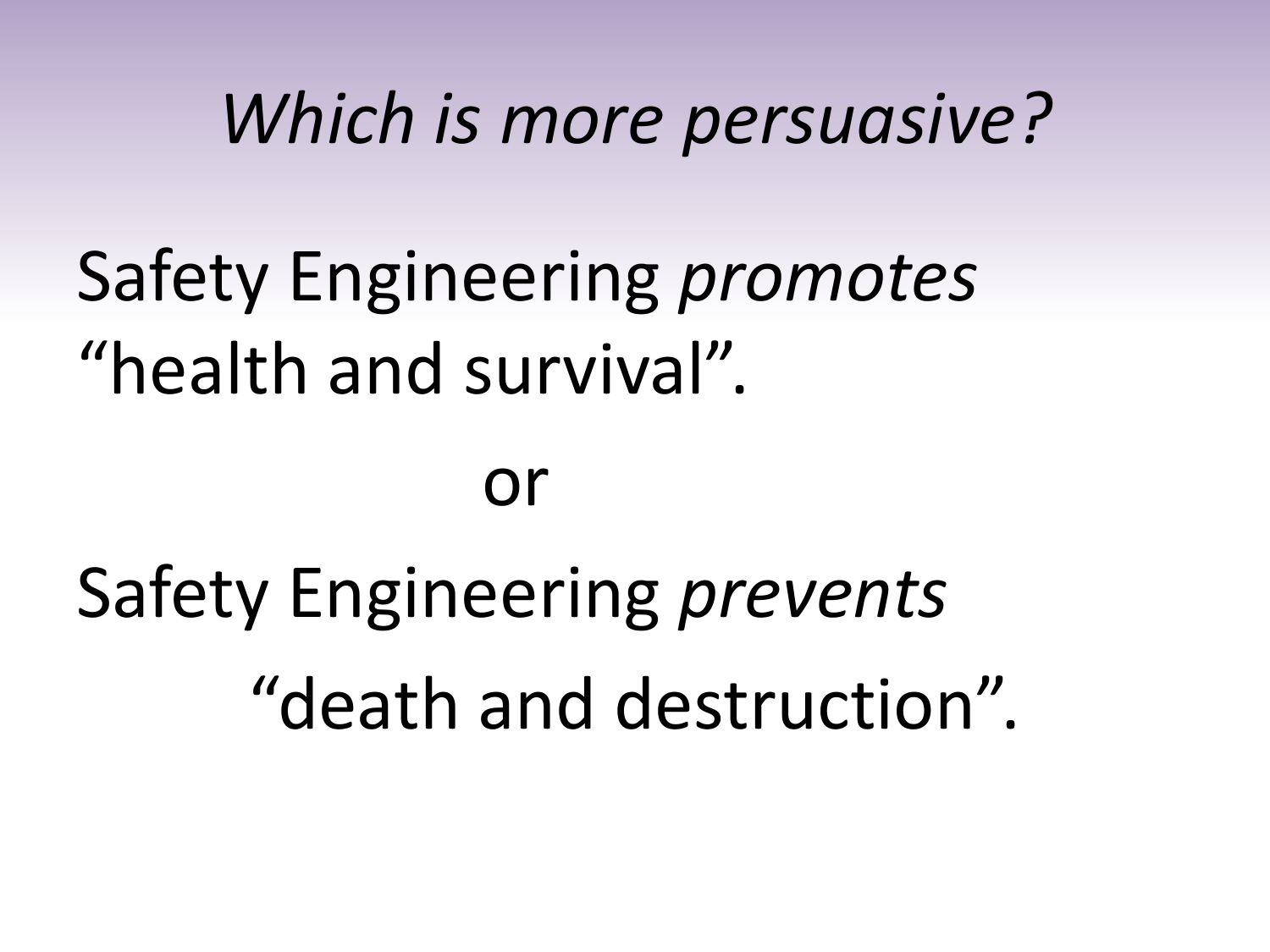#### *Which is more persuasive?*

• Design Assurance Level

– Implies positive outcomes

- Level of Rigor
	- Implies hard work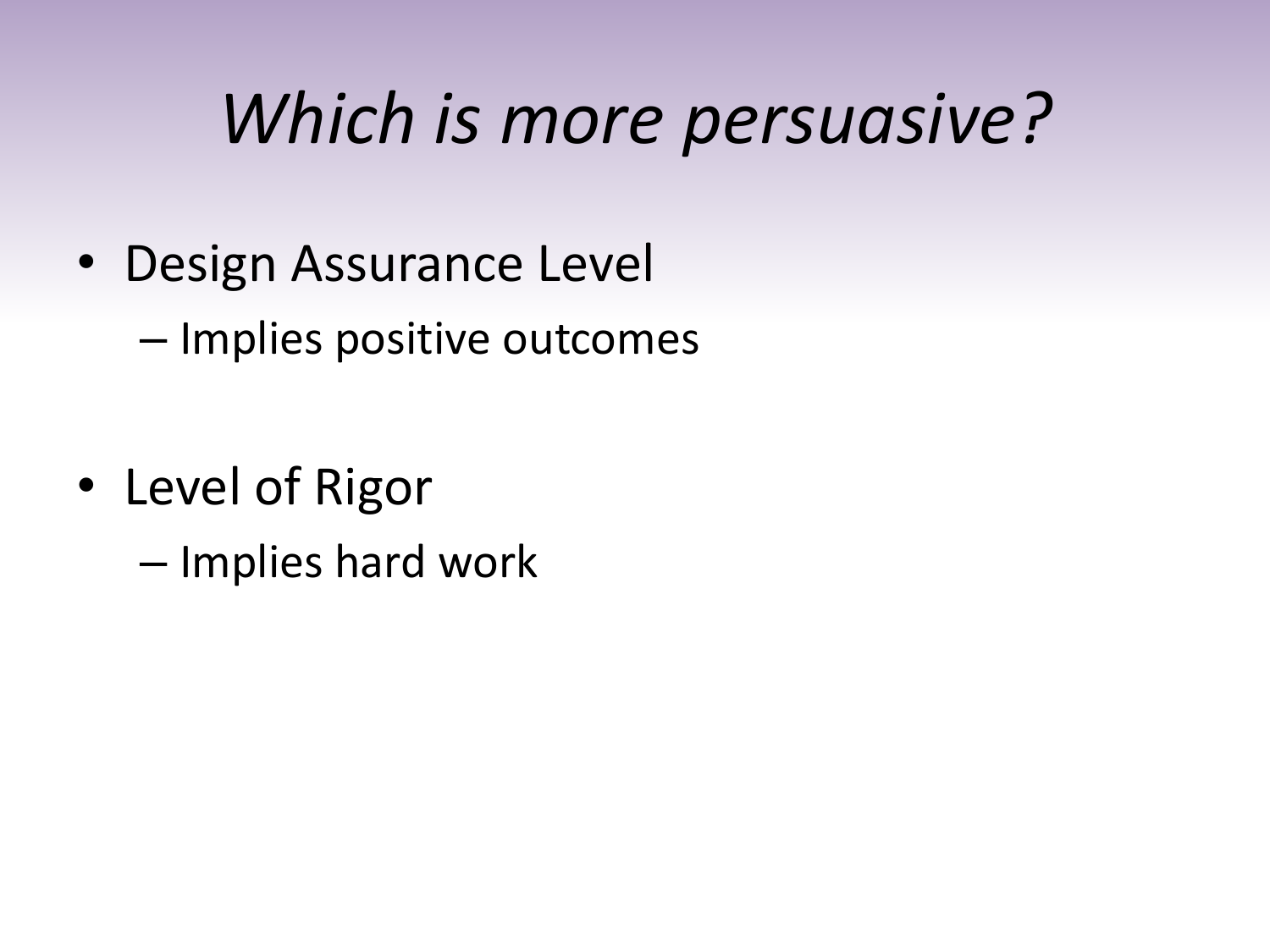#### Safety Engineering as a Life Enrichment Activity

- Including safety in the early design process results in products that are:
	- More reliable
	- Easier to understand, and operate
	- More fun to use
	- Provide new experiences, information, and adventure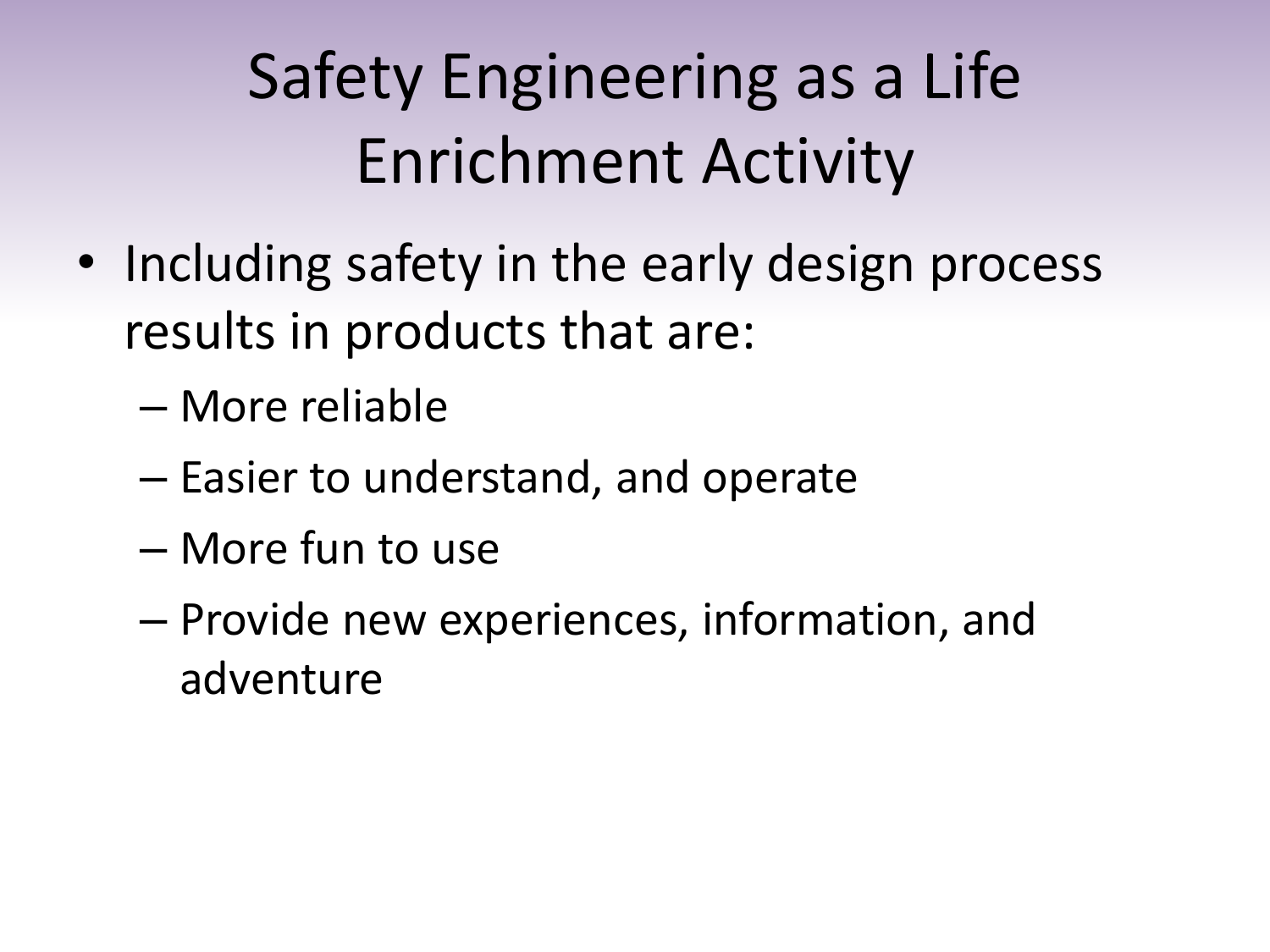#### Safety Engineering Enriches:

Lawyers **Scholars** Sports-Persons Program Managers (Non-Safety) Engineers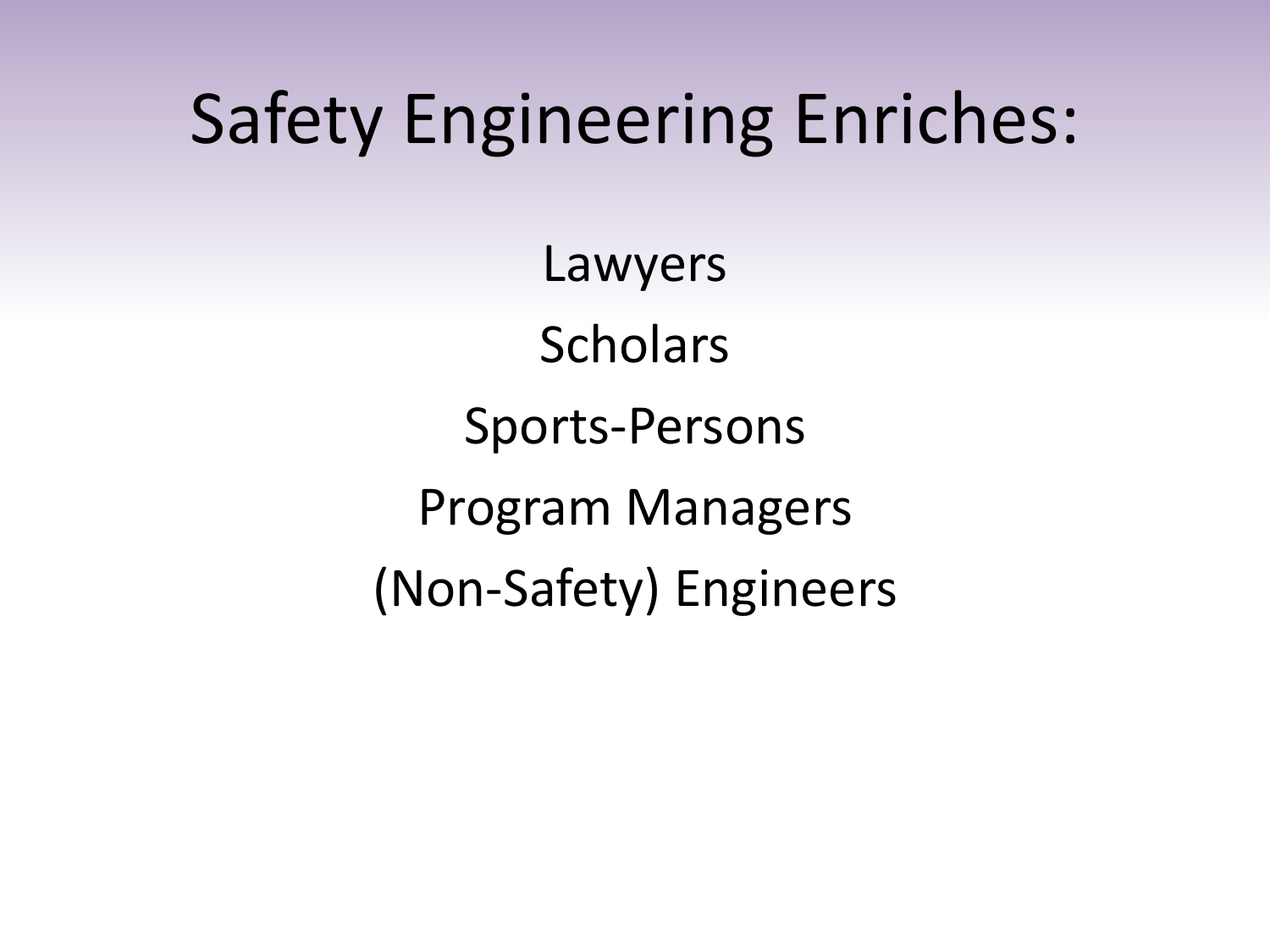#### Safety Enriches Lawyers Lives:

Safety Engineers help to :

• Affix blame in an injury law suit so your client is willing to pay you a large fee.

• Avoid blame in an injury law suit so your client is willing to pay you a large fee.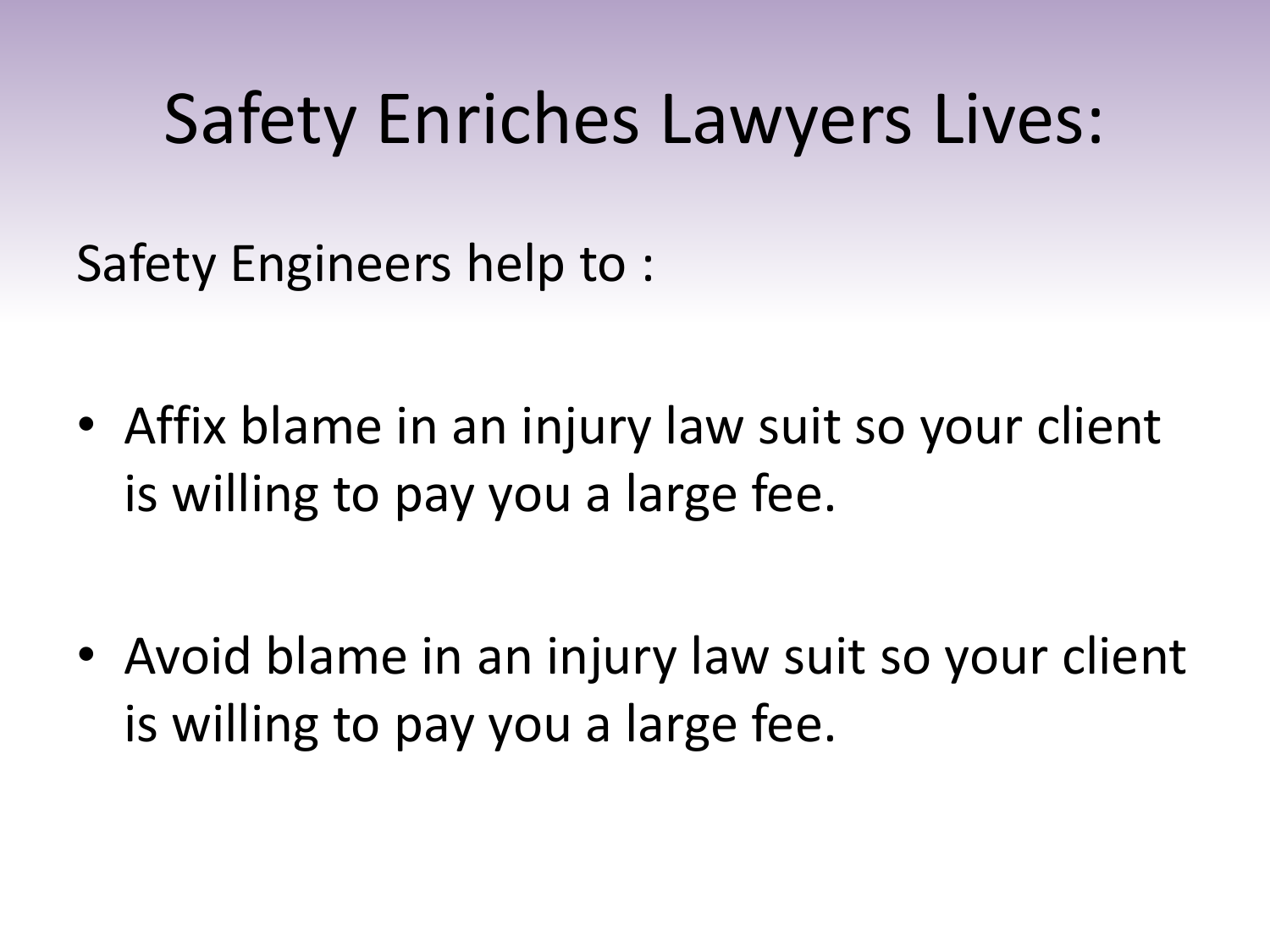#### Lawyers benefit from safe products:

Healthy, happy customers use lawyers to:

• protect intellectual property.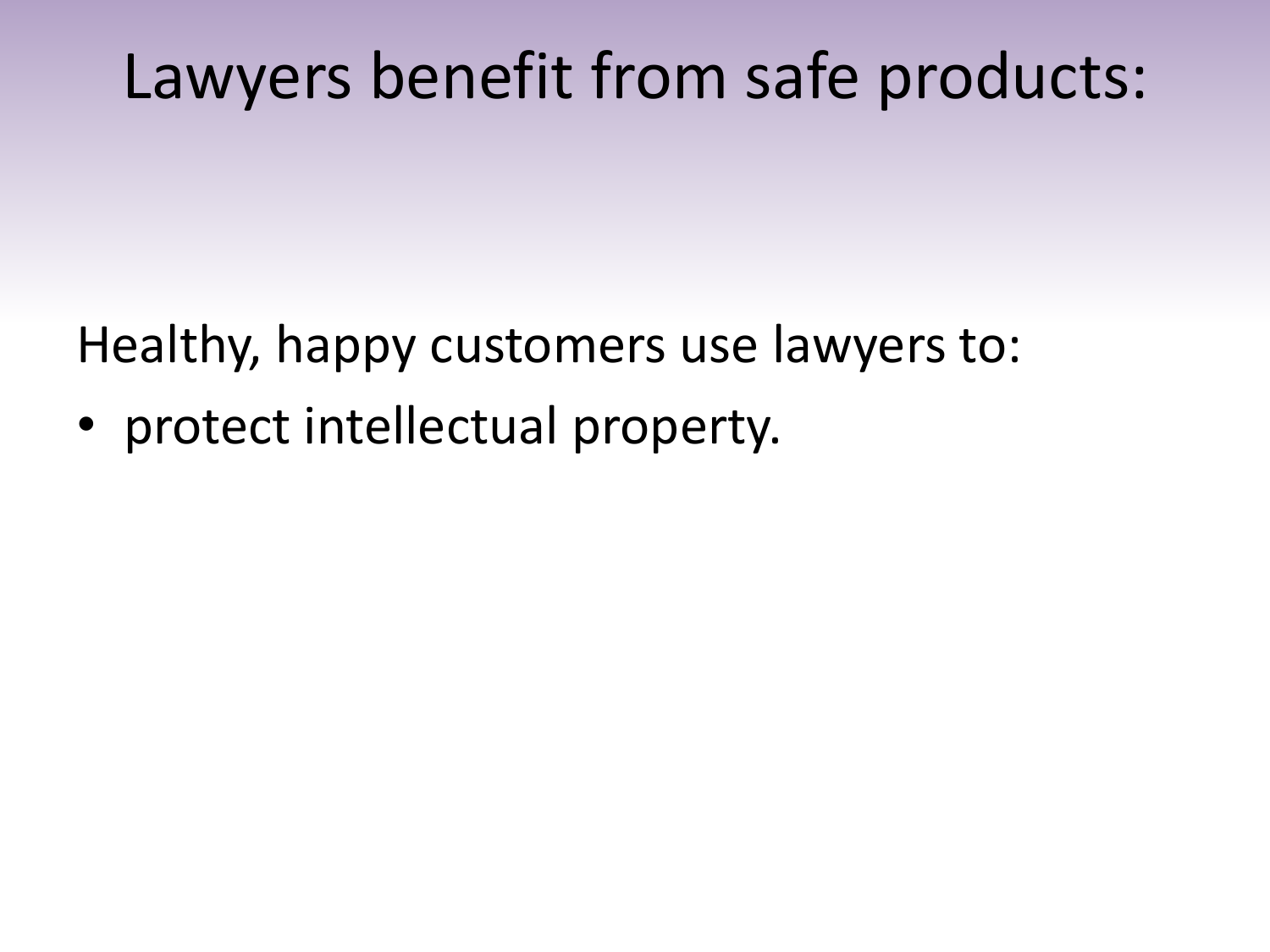- Provide educational material to present safety in a positive light.
- Much visibility, low cost, make safety a contest, and fun.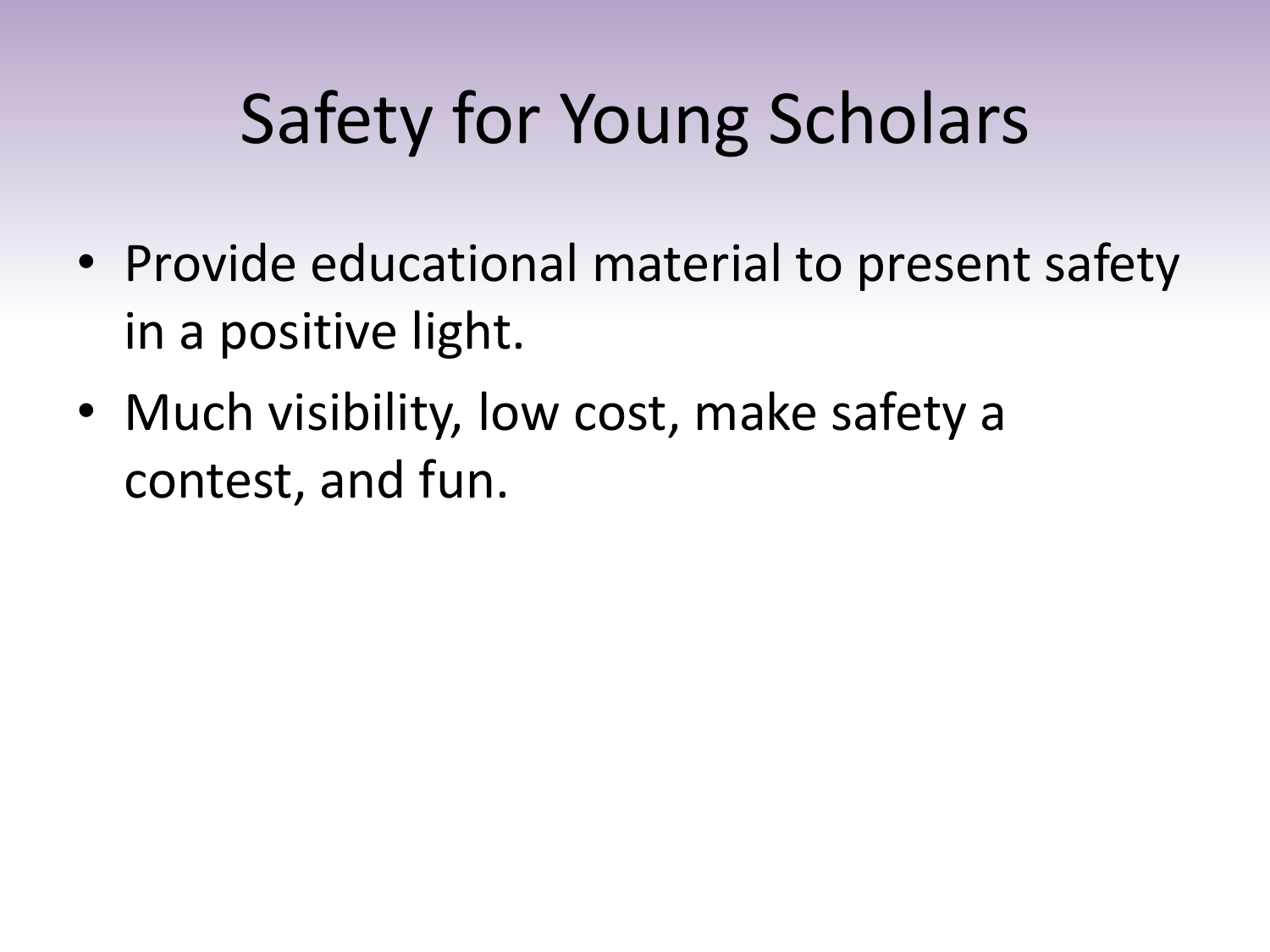• Well designed tools for use by youth can improve their construction projects, and reduce their frustration levels.

• Need: Pictures of children/teens making things with 3-D printers (e.g. RepRap), Laser cutters, and scissors that work!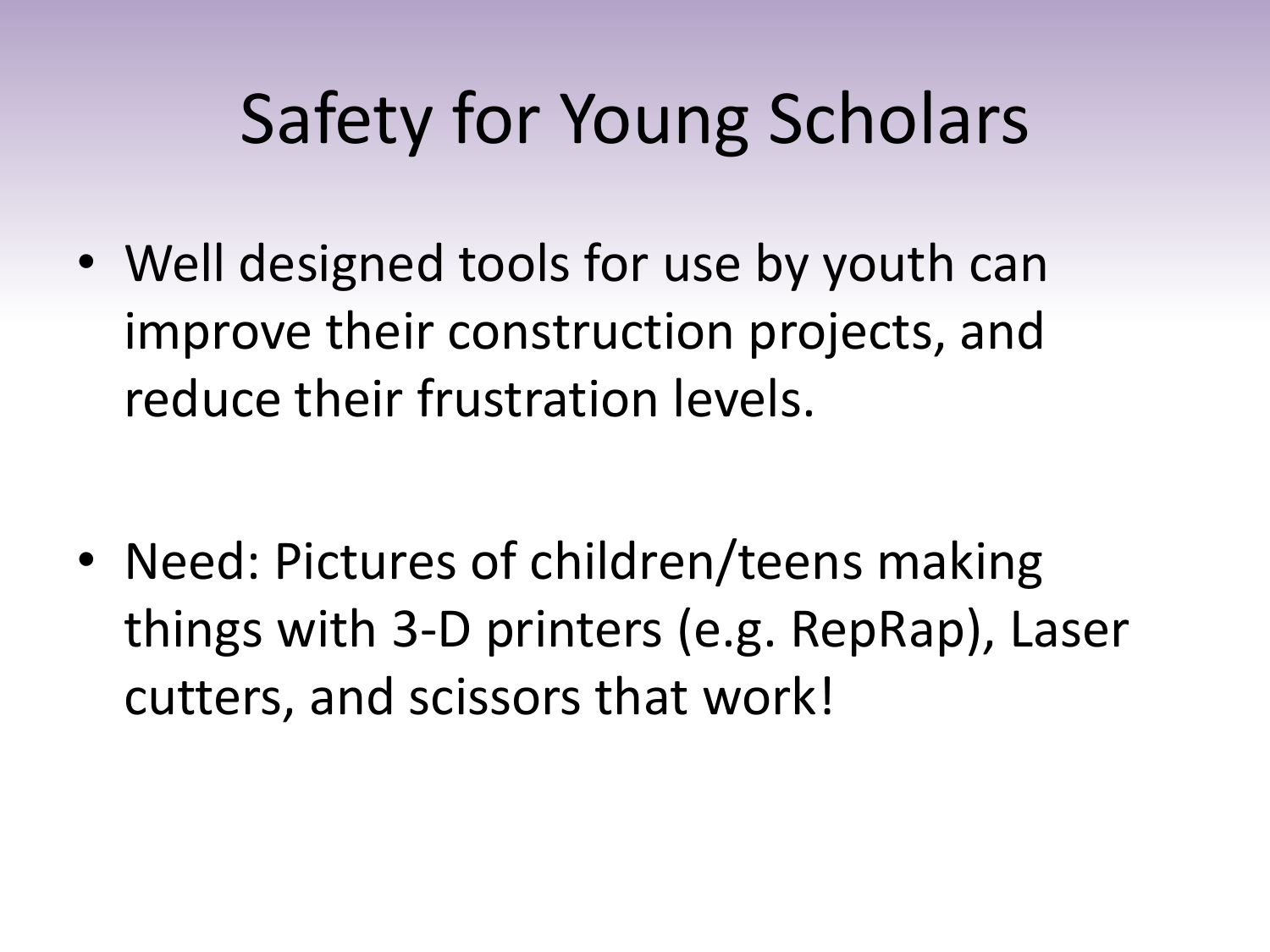- Well designed tools for use by youth:
	- "Safe" tools includes things like scissors, knives, and saws that actually work.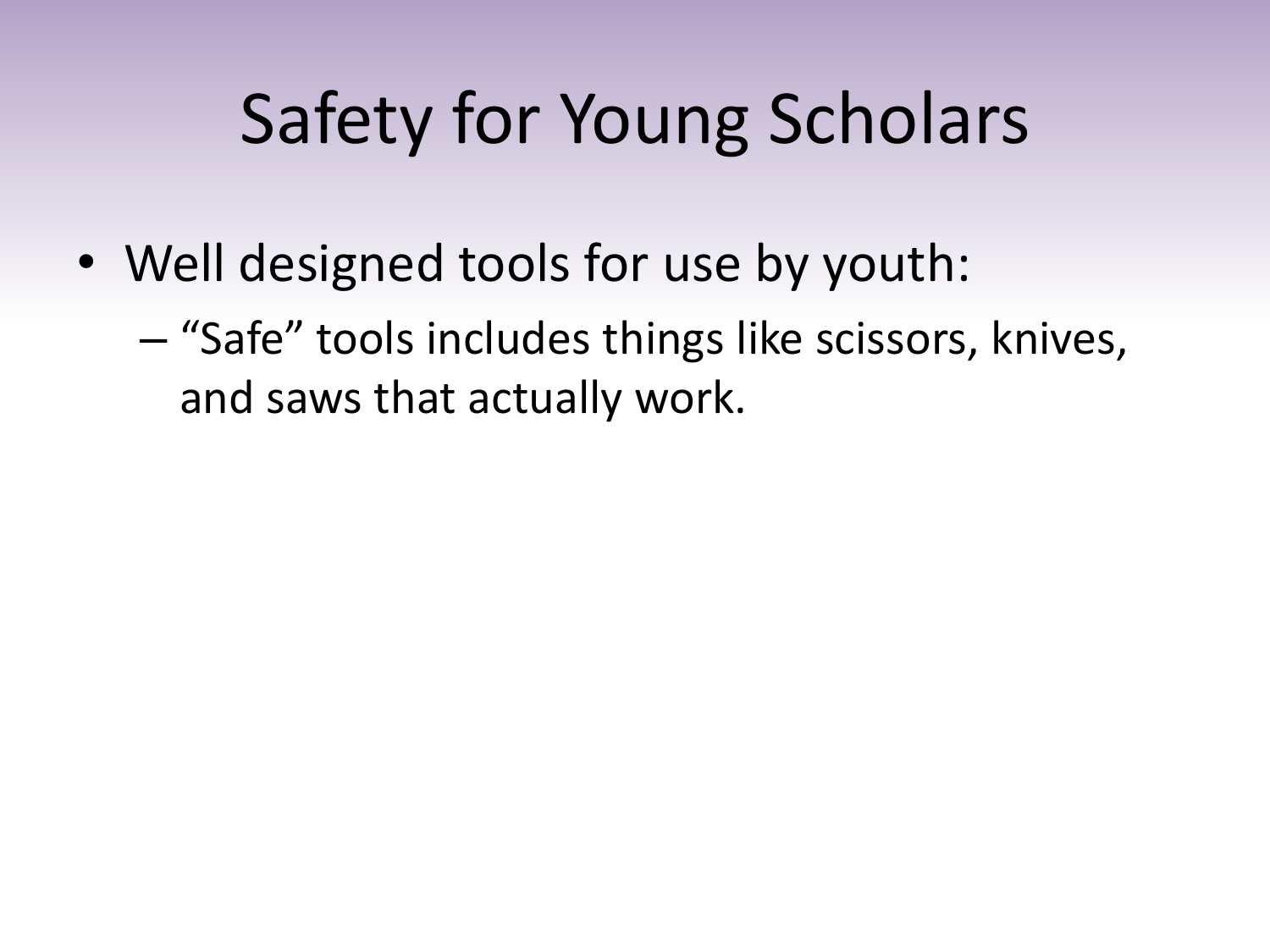- Well designed study tools improve research accuracy, improve experimental success.
- Safety gear improves success rates in reading, writing, and math, by keeping brains intact.
- Need: Pictures of walking on a well designed sidewalk, riding motorcycles, horses, chemistry lab, machine shop, etc.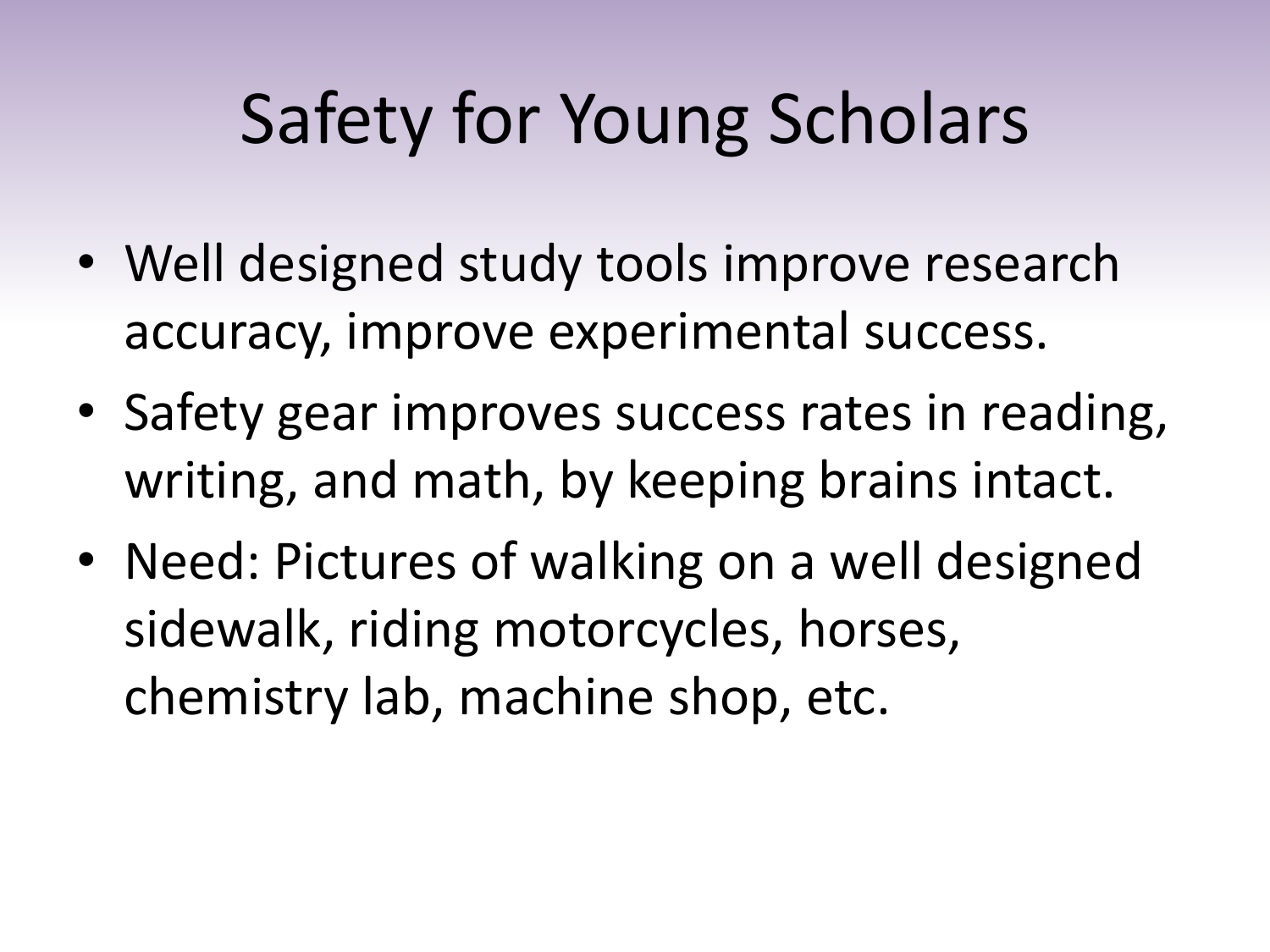#### … a well designed sidewalk …

Is fairly boring,

#### But:

- with the right backdrop
- and interesting subjects in the foreground,
- the sidewalk can be shown
- as the potential killer it is!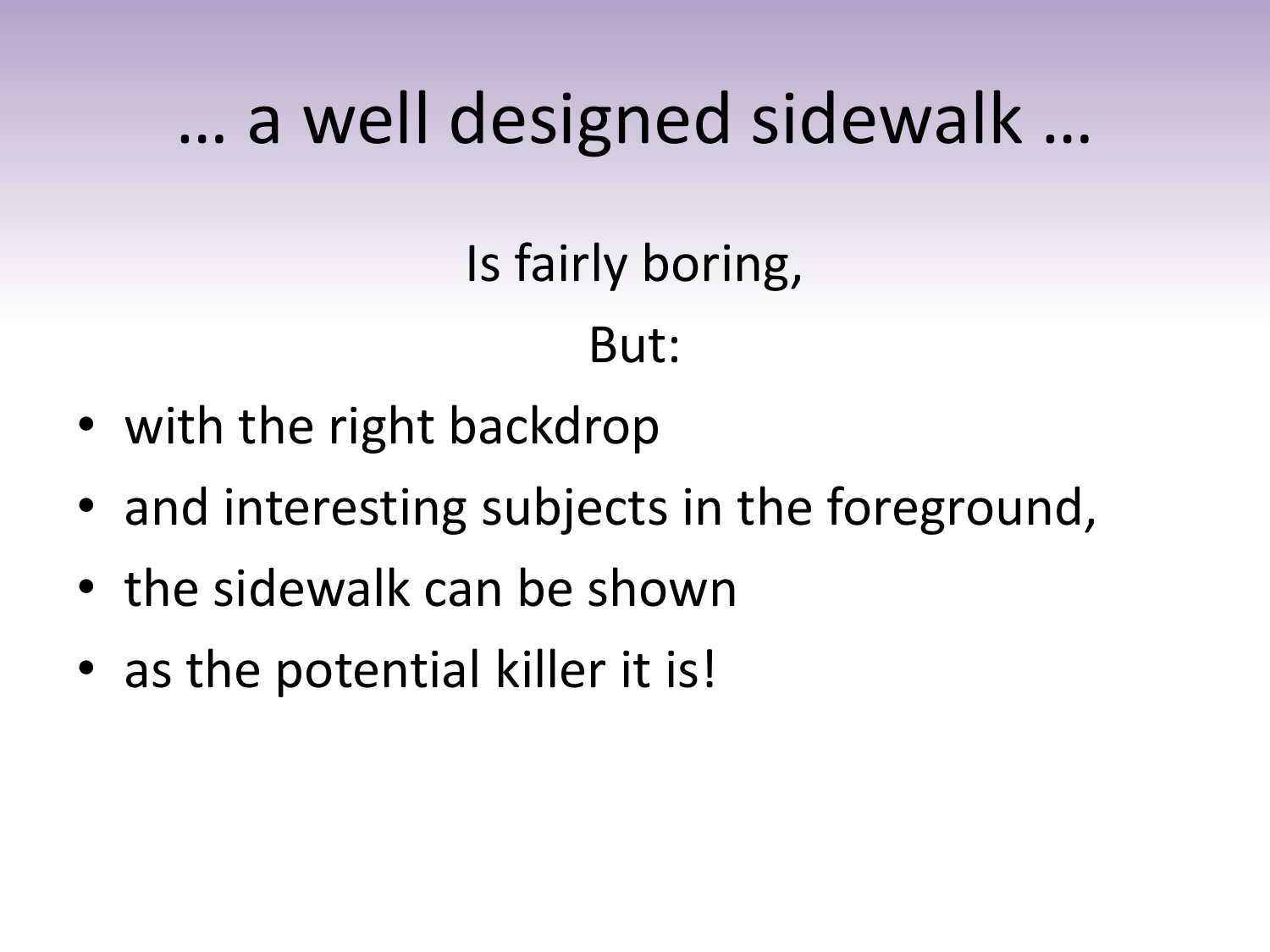## Safety for Sports

- Helmets keep the brains intact when riding bikes, climbing, or jumping off bridges.
- Pads & Gloves prevent bruises & abrasions. [Need: Pictures of trail bikers, rappelling, bungee jumpers, Judo throw]

#### **Safety: We think about it before you do!**  The International Systems Safety Society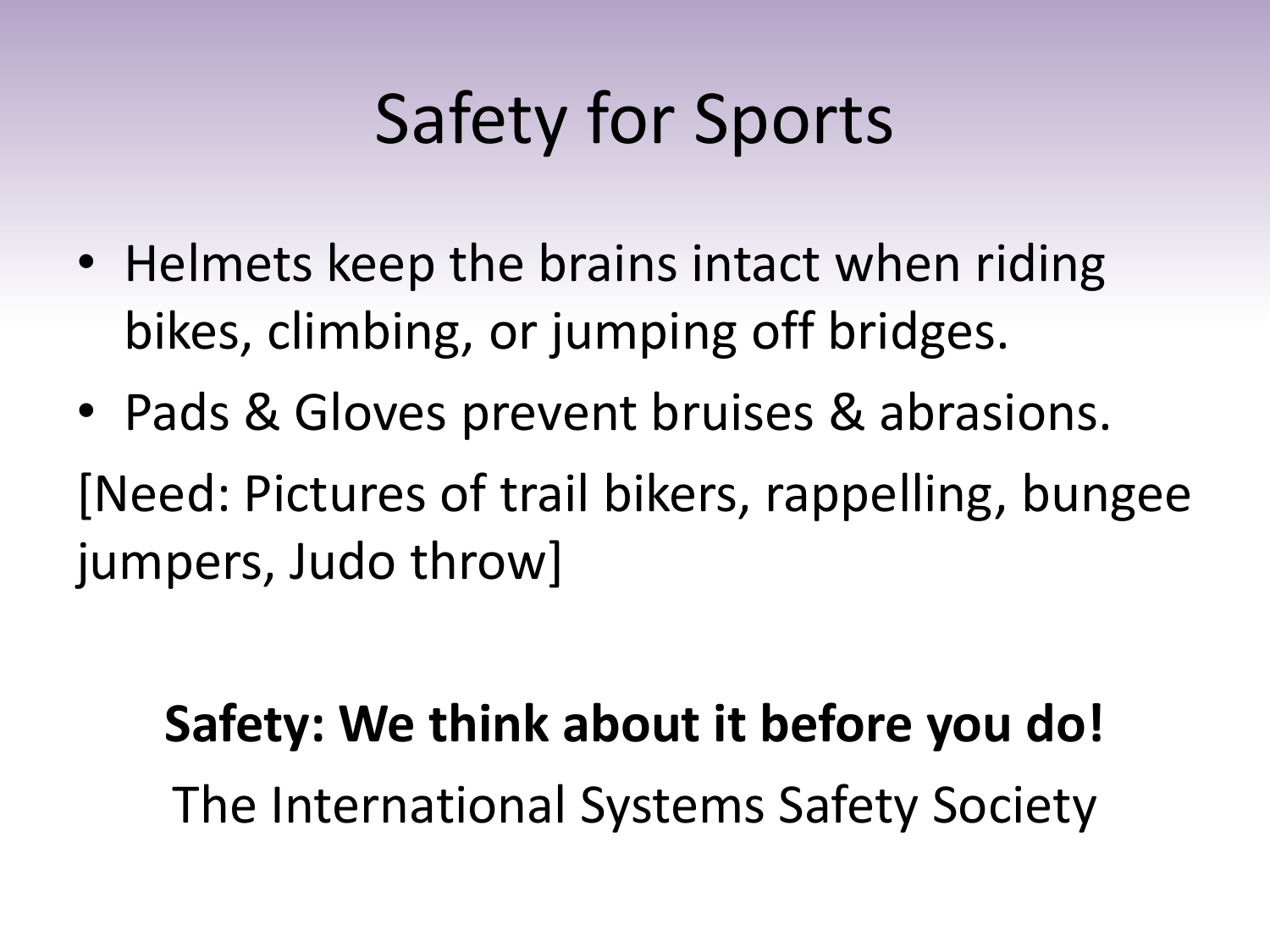## Safety for Program Managers

Safety Engineers contribute to program success

- Identify optimal resource allocations
	- Fewer spares
	- Higher availability
	- Fewer and less expensive repairs
	- Effective, accurate user/maintainer training
- Result: on time and under budget program.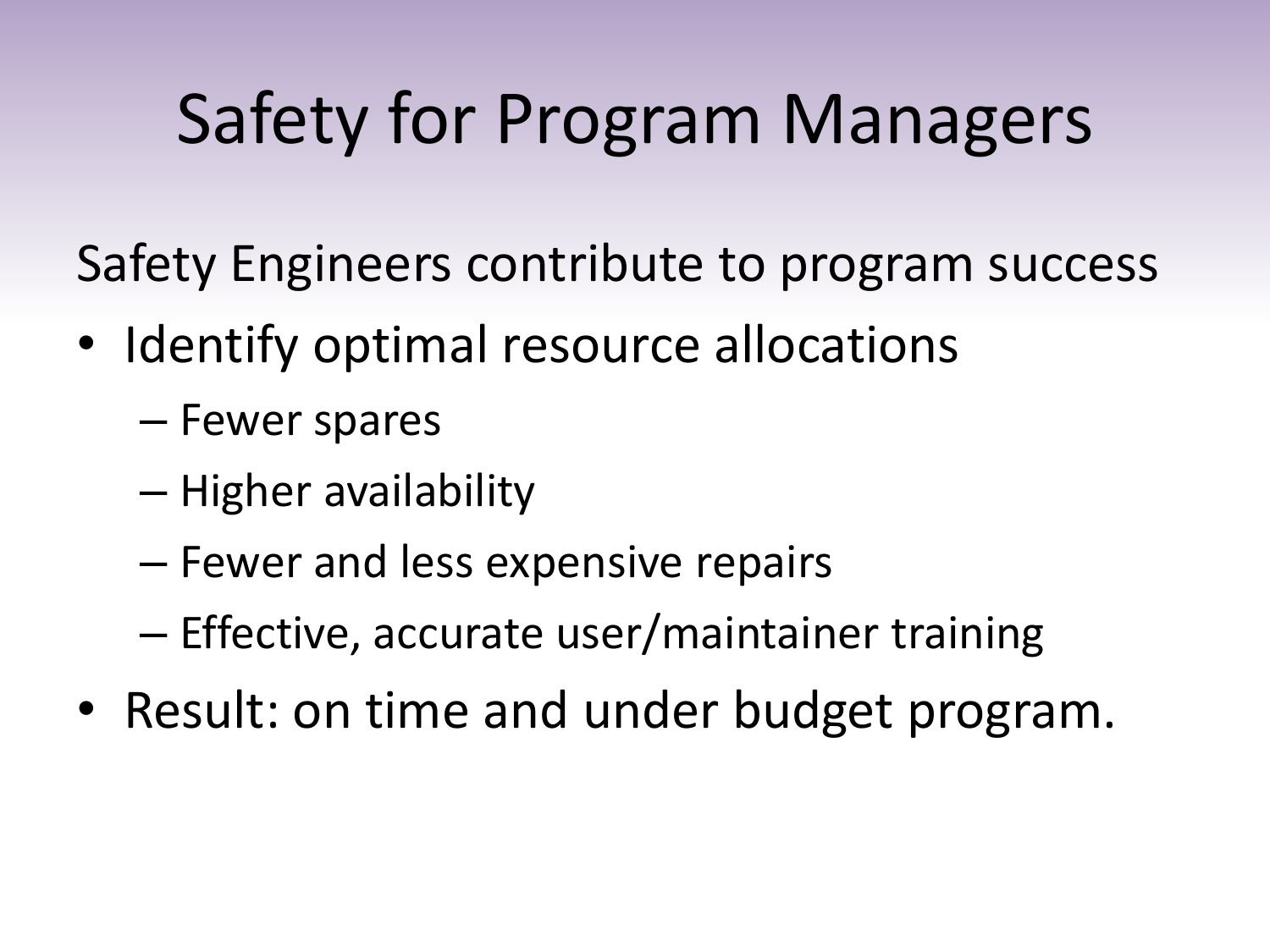## Safety for (Non-Safety) Engineers.

• Early inclusion of safety engineering identifies and corrects "hidden", non-obvious, chained, compound, interactive, unacceptable safety cases before the design is "cast in concrete".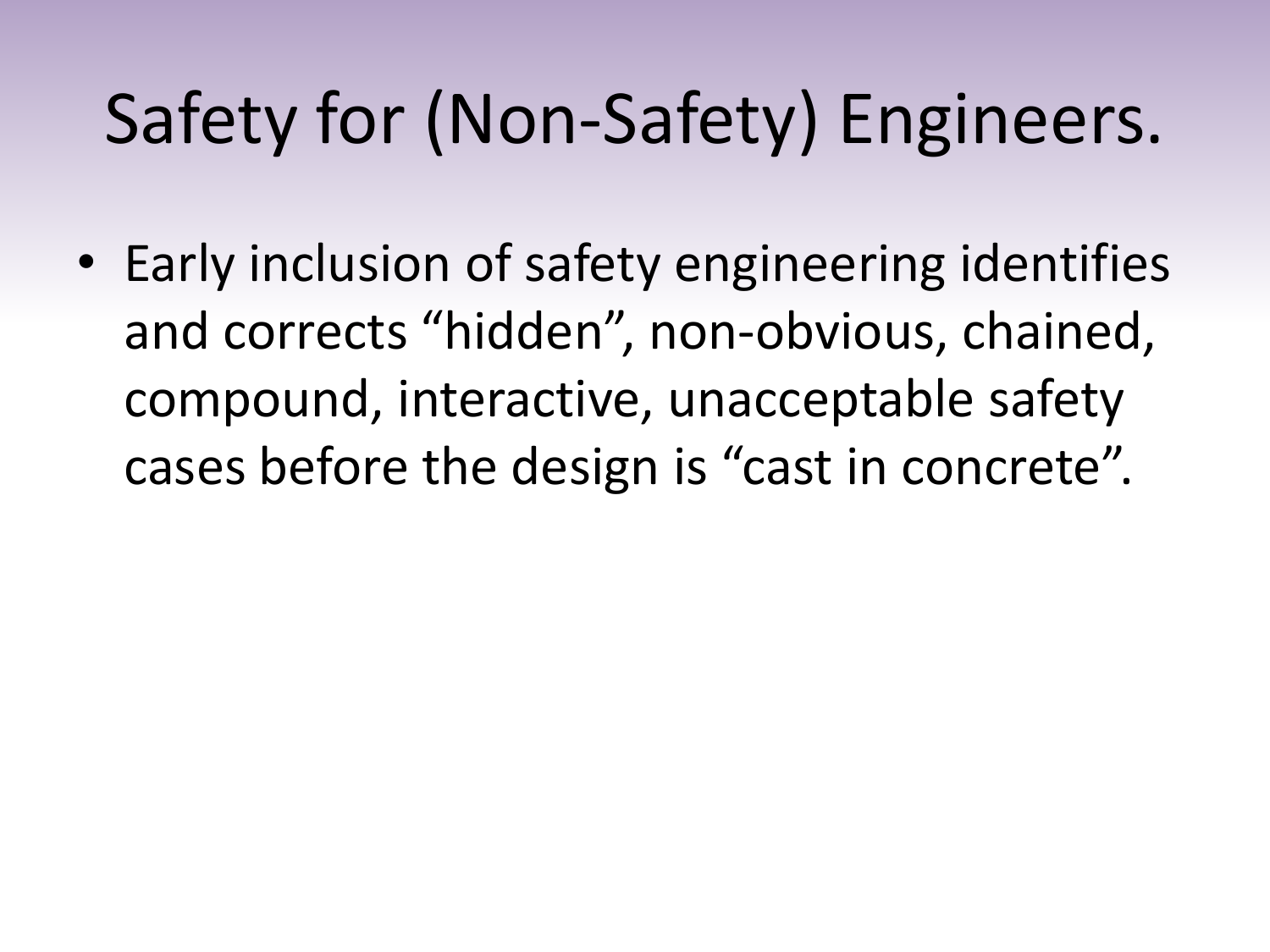## Safety for (Non-Safety) Engineers.

- Realignment of resources early can achieve success.
	- (a late discovery may not.)

• Safety is about getting it right, – so you don't have to ask forgiveness.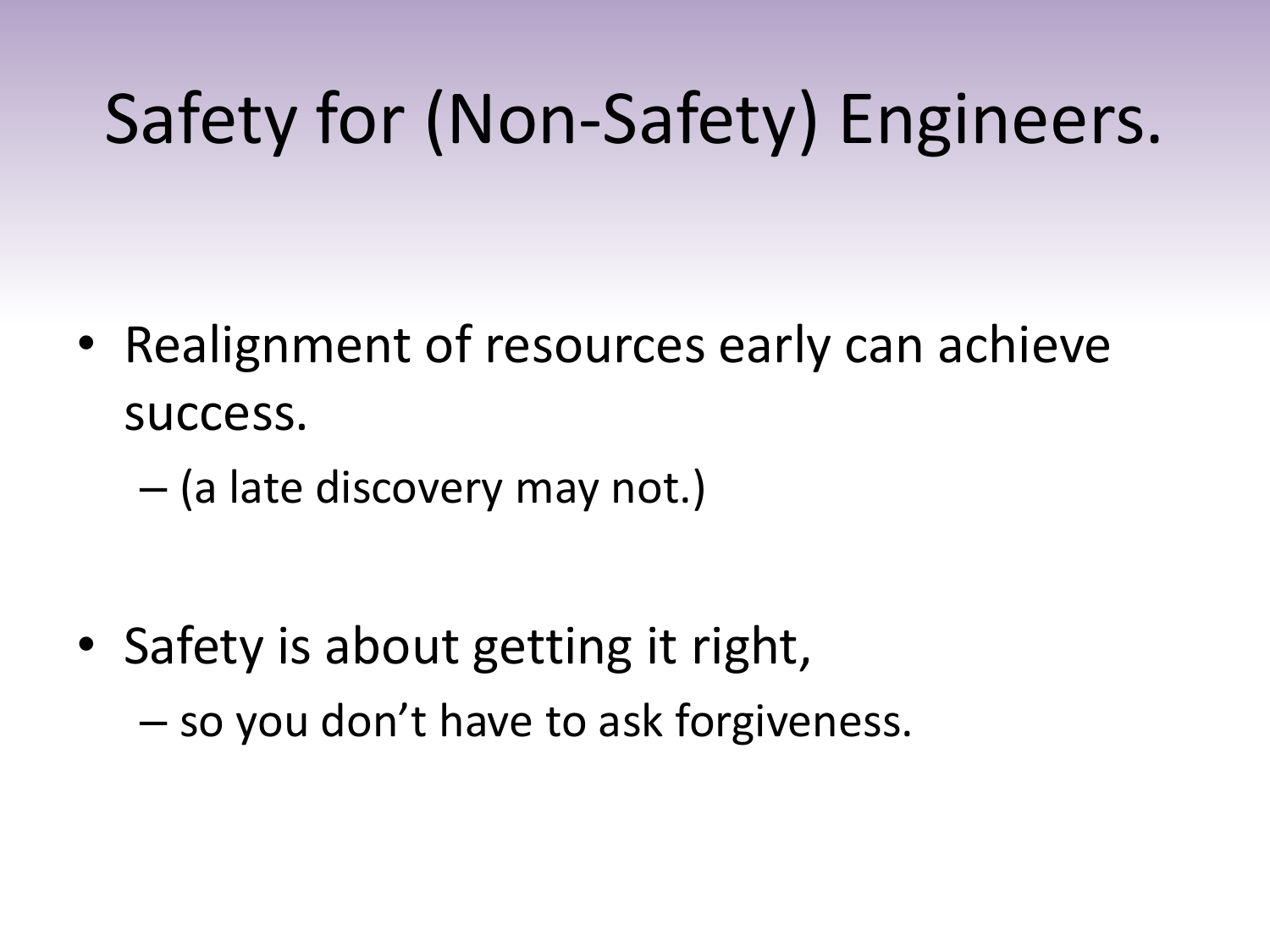#### Which sounds better?

#### **Safety engineers design cars so that you will not be injured in most car accidents!**

**A better life, brought to you by Safety Engineers!**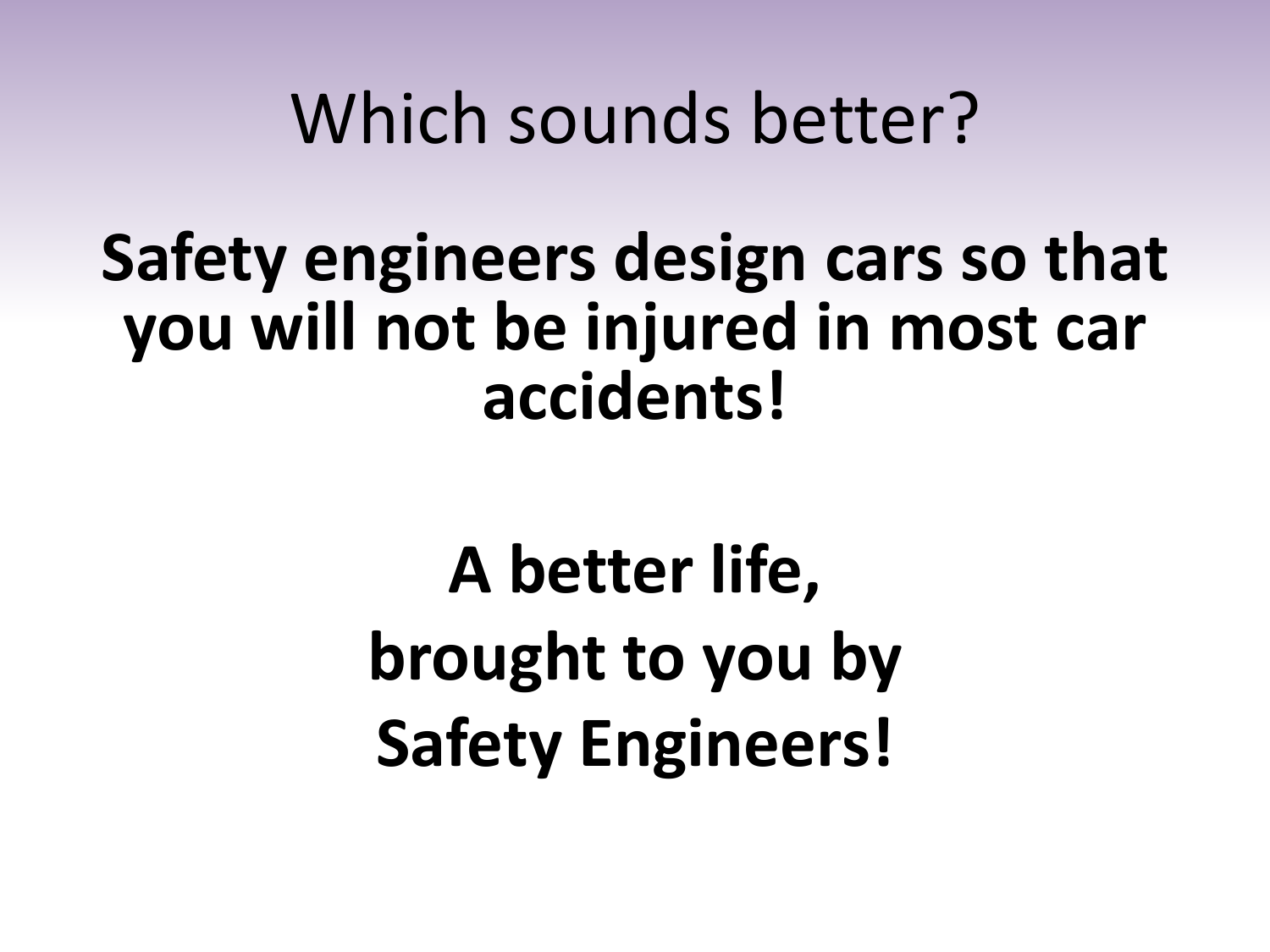#### Which sounds better?

**Do you have what it takes to be a safety engineer? The few, the proud, the nerdy!**

## **Safety: We think about it so you don't have to!**  International System Safety Society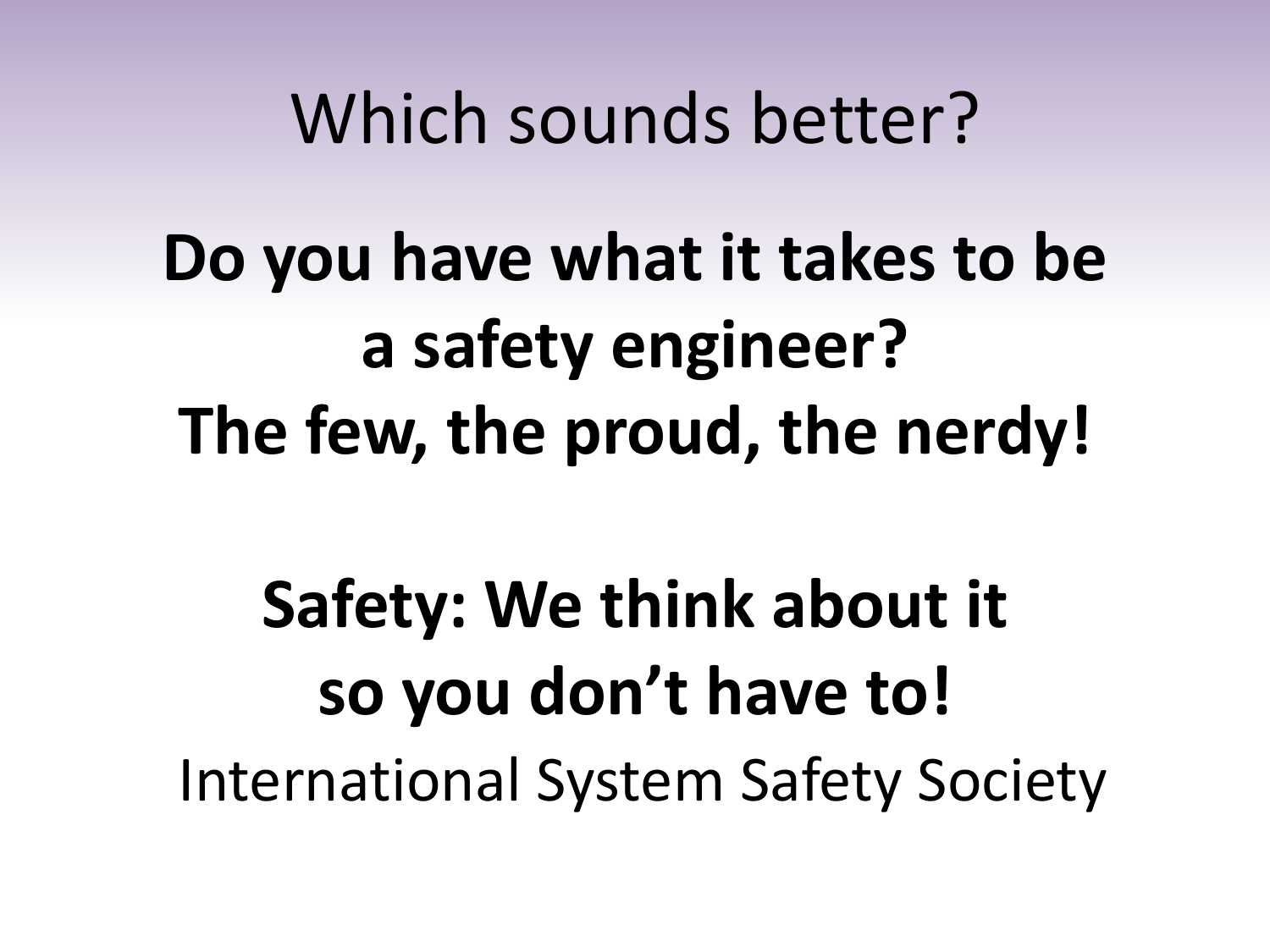#### A catch phrase might help:

## **International Systems Safety Society** The Safety Engineering people!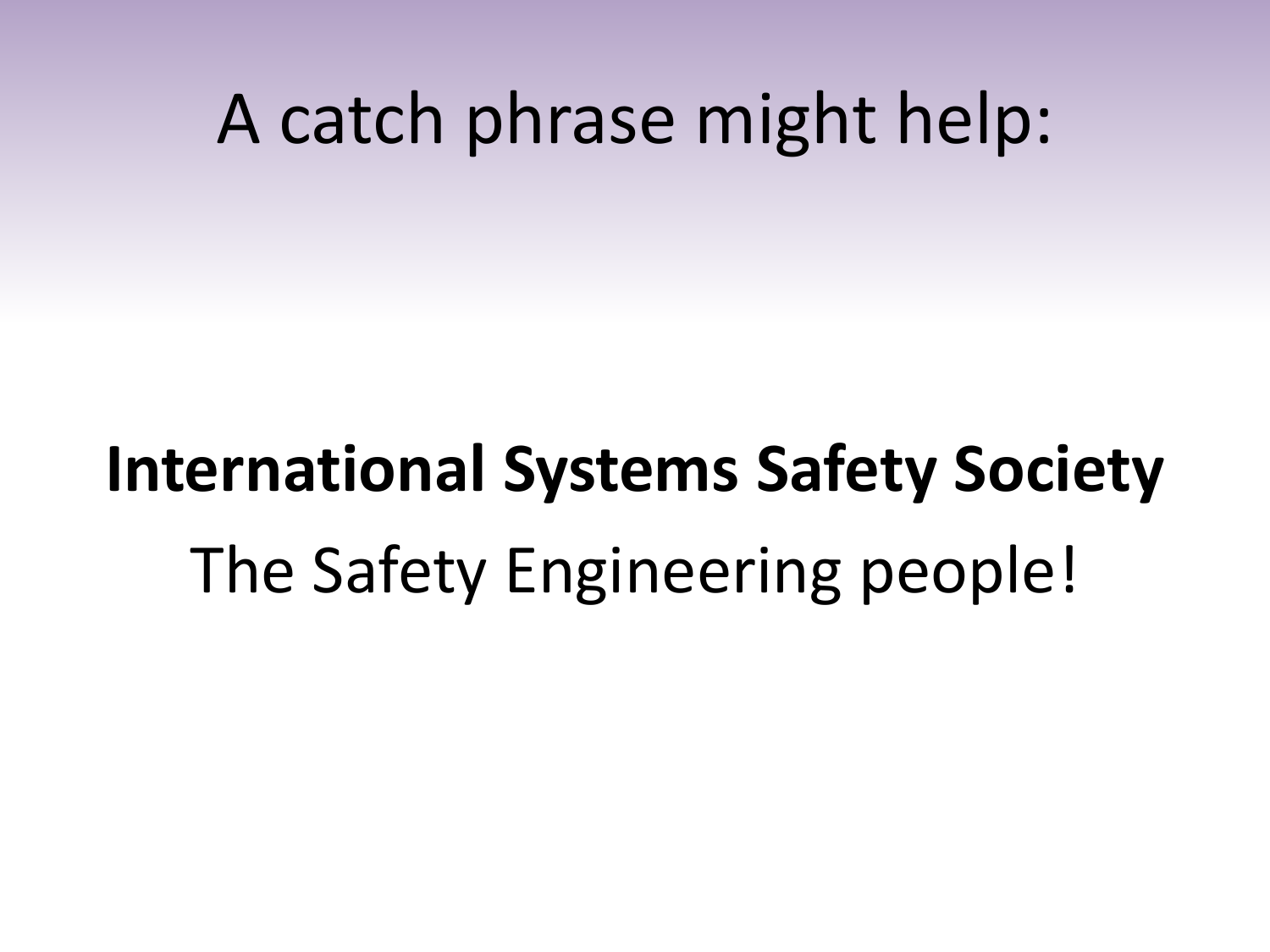#### A catch phrase might help:

- **Do you have an idea for an ISSS catch phrase that can be associated with the society in a positive manner?**
- **Send submissions to: HSV-ISSS-WebGuru @**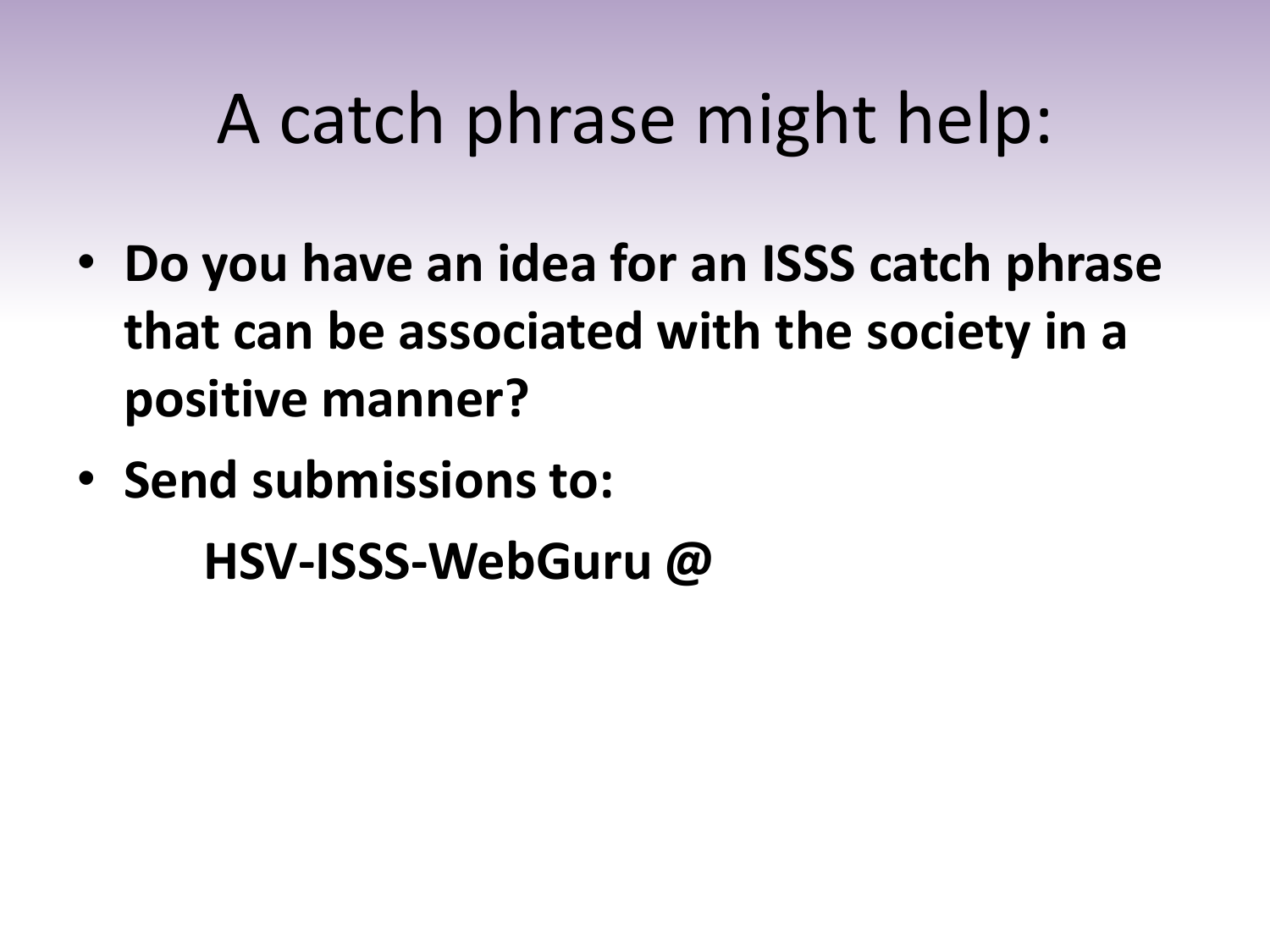#### Educational Safety Contest

- Example build "Cars" to hold eggs, and survive impact with a "brick wall" [concrete block?].
- ISSS could provide a track for cars roll down, (and contains the mess from losers.) Move from school to school. Put the design on internet.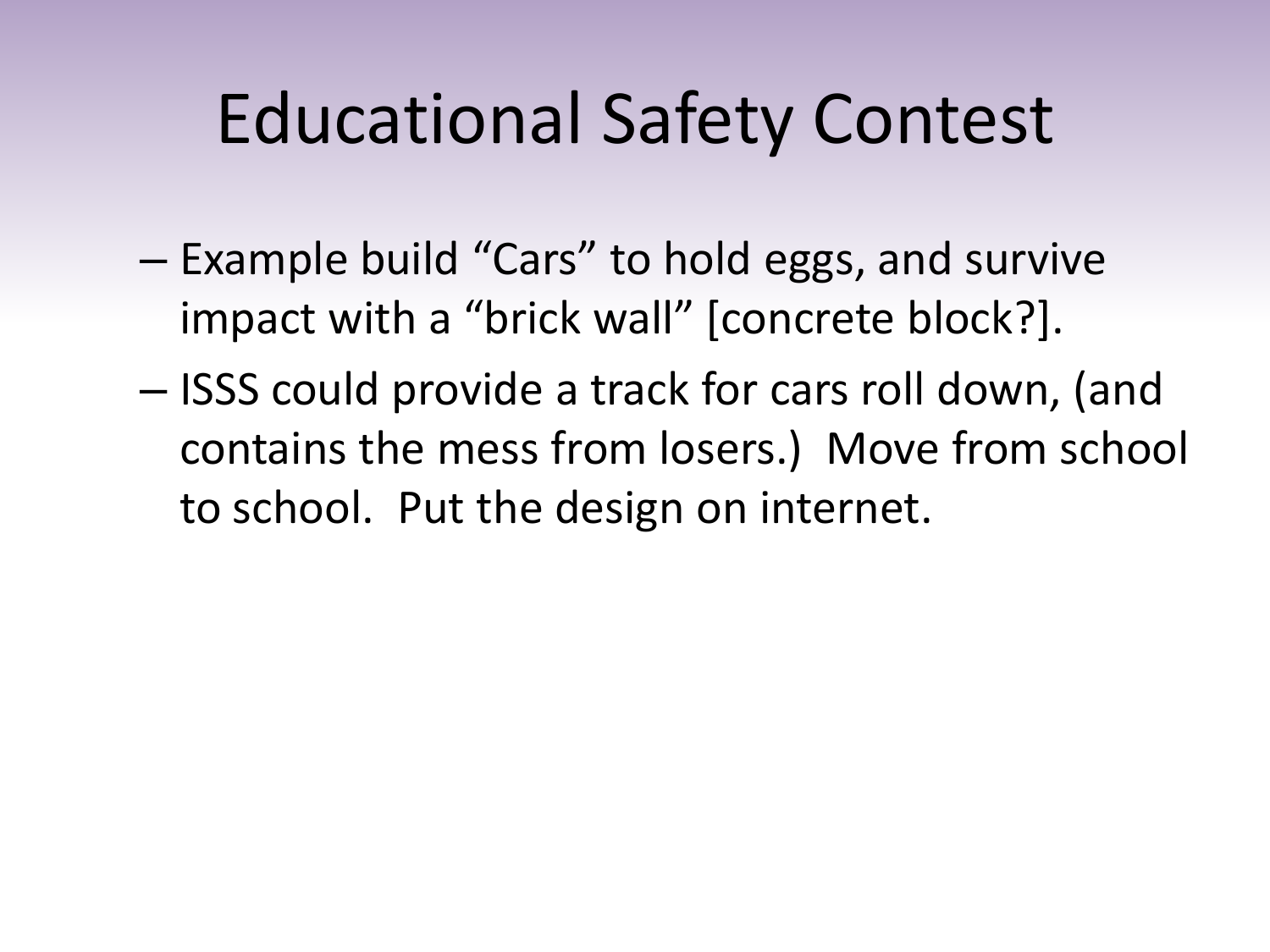## Egg Car Contest

- Need volunteers to help design the contest rules, portable track, cleanup cart, etc.
- Need volunteers to take the track to schools, give a brief (2-5 minutes) introduction and bring it back to (see next).
- Need volunteer to store track/cart between schools.
- Would need \$ 0??? to purchase parts.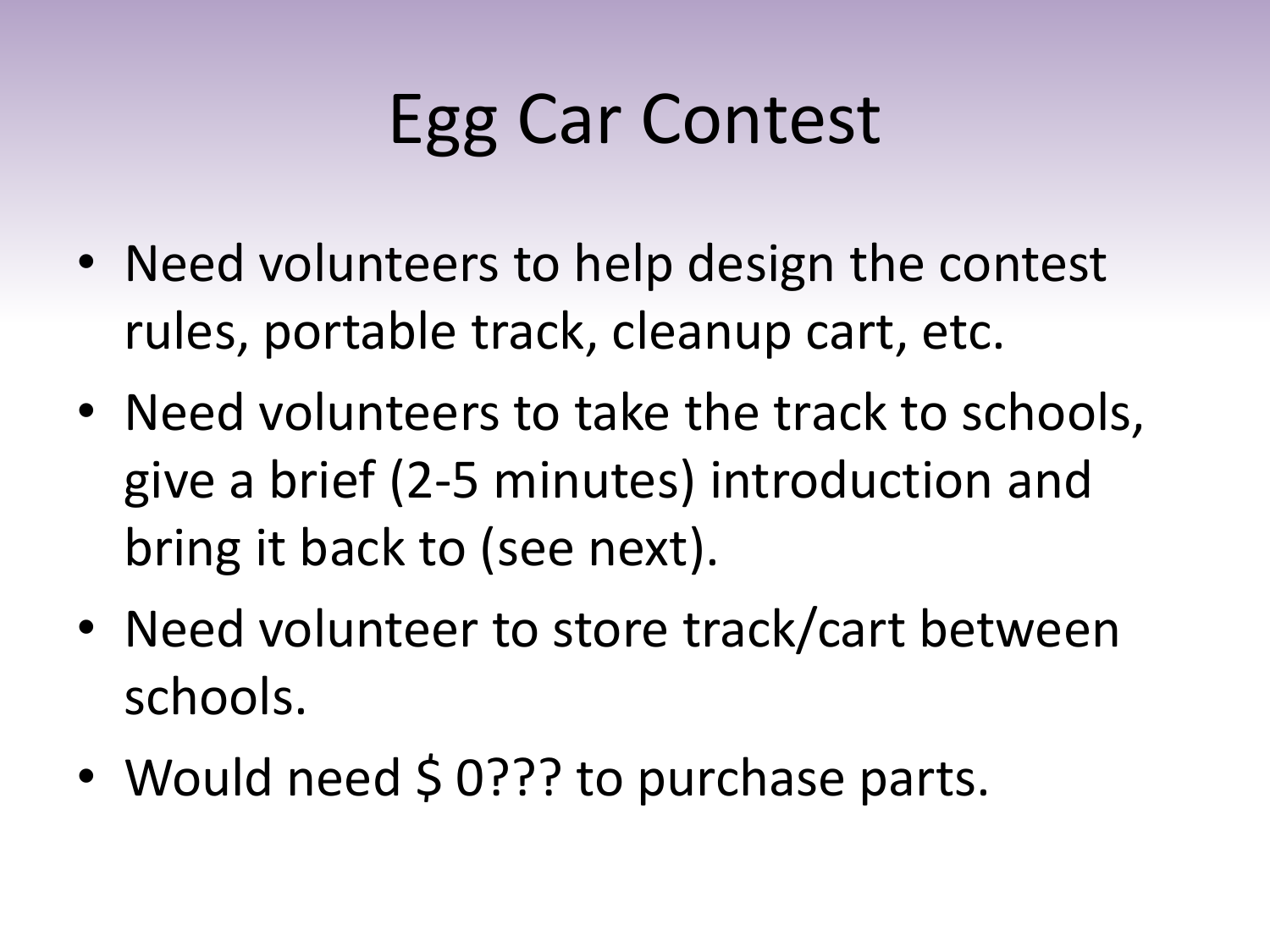#### Educational Contest

• Better ideas???